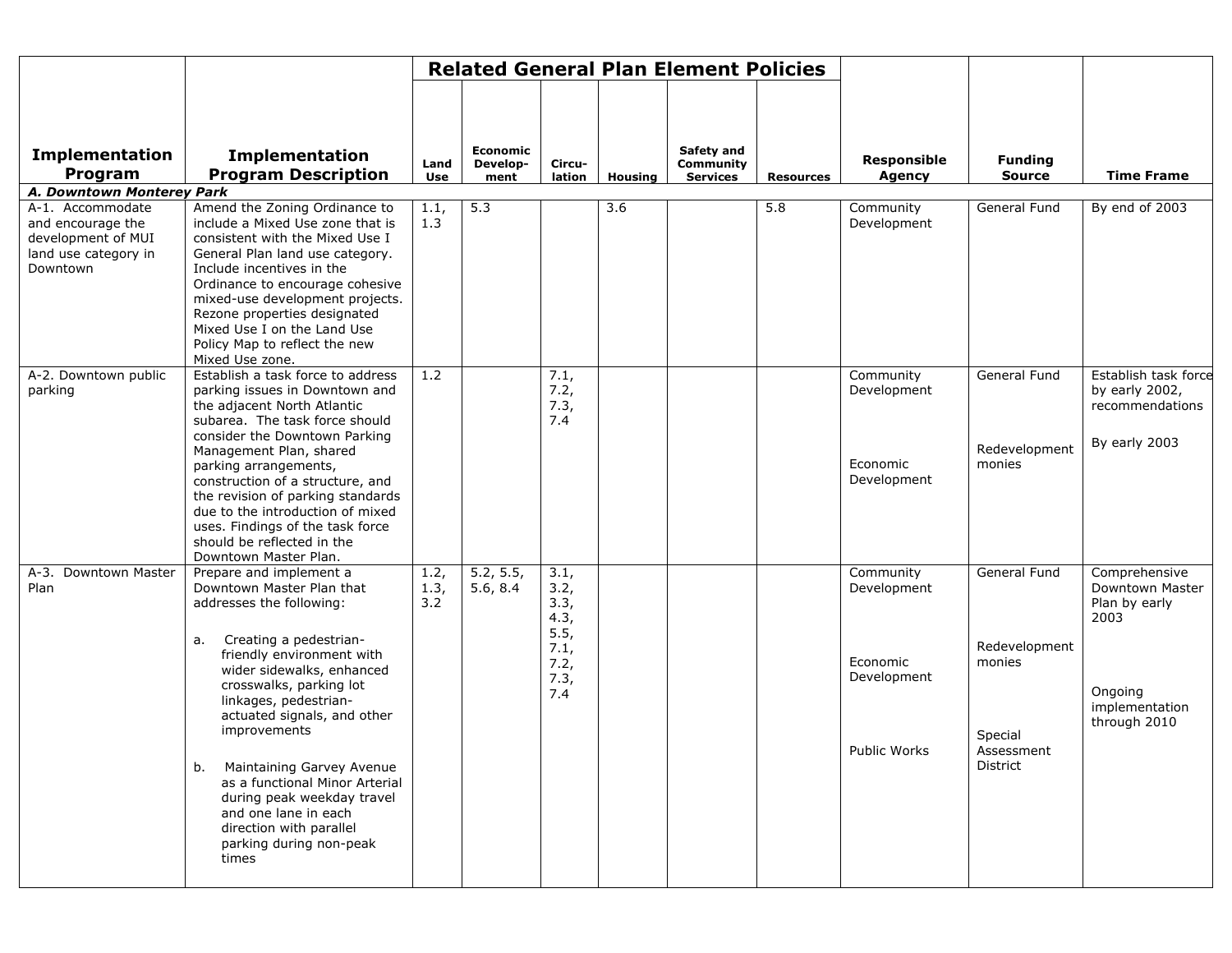|                                                        |                                                                                                                                                     |      |          |        |                | <b>Related General Plan Element Policies</b> |                  |                    |                |                   |
|--------------------------------------------------------|-----------------------------------------------------------------------------------------------------------------------------------------------------|------|----------|--------|----------------|----------------------------------------------|------------------|--------------------|----------------|-------------------|
| Implementation                                         | Implementation                                                                                                                                      |      | Economic |        |                | Safety and                                   |                  |                    |                |                   |
|                                                        |                                                                                                                                                     | Land | Develop- | Circu- |                | Community                                    |                  | <b>Responsible</b> | <b>Funding</b> |                   |
| Program                                                | <b>Program Description</b><br>Parking management in<br>c.<br>Dowtown                                                                                | Use  | ment     | lation | <b>Housing</b> | <b>Services</b>                              | <b>Resources</b> | Agency             | <b>Source</b>  | <b>Time Frame</b> |
|                                                        | d.<br>Creating a Spirit Bus<br>Downtown loop route                                                                                                  |      |          |        |                |                                              |                  |                    |                |                   |
|                                                        | Development review<br>e.<br>standards including<br>consideration of how new<br>development (public and<br>private) accommodates<br>pedestrians      |      |          |        |                |                                              |                  |                    |                |                   |
|                                                        | Attracting new development<br>f.<br>such as a local-serving,<br>small-to-medium scale hotel<br>and mixed use, high-density<br>residential projects  |      |          |        |                |                                              |                  |                    |                |                   |
|                                                        | Attracting additional<br>g.<br>specialty retail and<br>restaurant businesses that<br>will complement existing<br>medical offices and future<br>uses |      |          |        |                |                                              |                  |                    |                |                   |
|                                                        | Strategically marketing<br>h.<br>Downtown given its new<br>mixed use environment                                                                    |      |          |        |                |                                              |                  |                    |                |                   |
|                                                        | Creating a promotional<br>i.<br>campaign publicizing<br>Downtown as a distinct<br>district                                                          |      |          |        |                |                                              |                  |                    |                |                   |
| <b>B. East Garvey Corridor</b><br>B-1. Accommodate the | Amend the Zoning Ordinance to                                                                                                                       | 2.1  |          |        | 3.6            |                                              | 5.8              | Community          | General Fund   | By end of 2003    |
| MU II land use                                         | include a Mixed Use zone that is                                                                                                                    |      |          |        |                |                                              |                  | Development        |                |                   |
| category along East                                    | consistent with the Mixed Use II                                                                                                                    |      |          |        |                |                                              |                  |                    |                |                   |
| Garvey                                                 | General Plan land use category.<br>Rezone properties designated                                                                                     |      |          |        |                |                                              |                  |                    |                |                   |
|                                                        | Mixed Use II on the Land Use                                                                                                                        |      |          |        |                |                                              |                  |                    |                |                   |
|                                                        | Policy Map to reflect the new                                                                                                                       |      |          |        |                |                                              |                  |                    |                |                   |
|                                                        | Mixed Use zone.                                                                                                                                     |      |          |        |                |                                              |                  |                    |                |                   |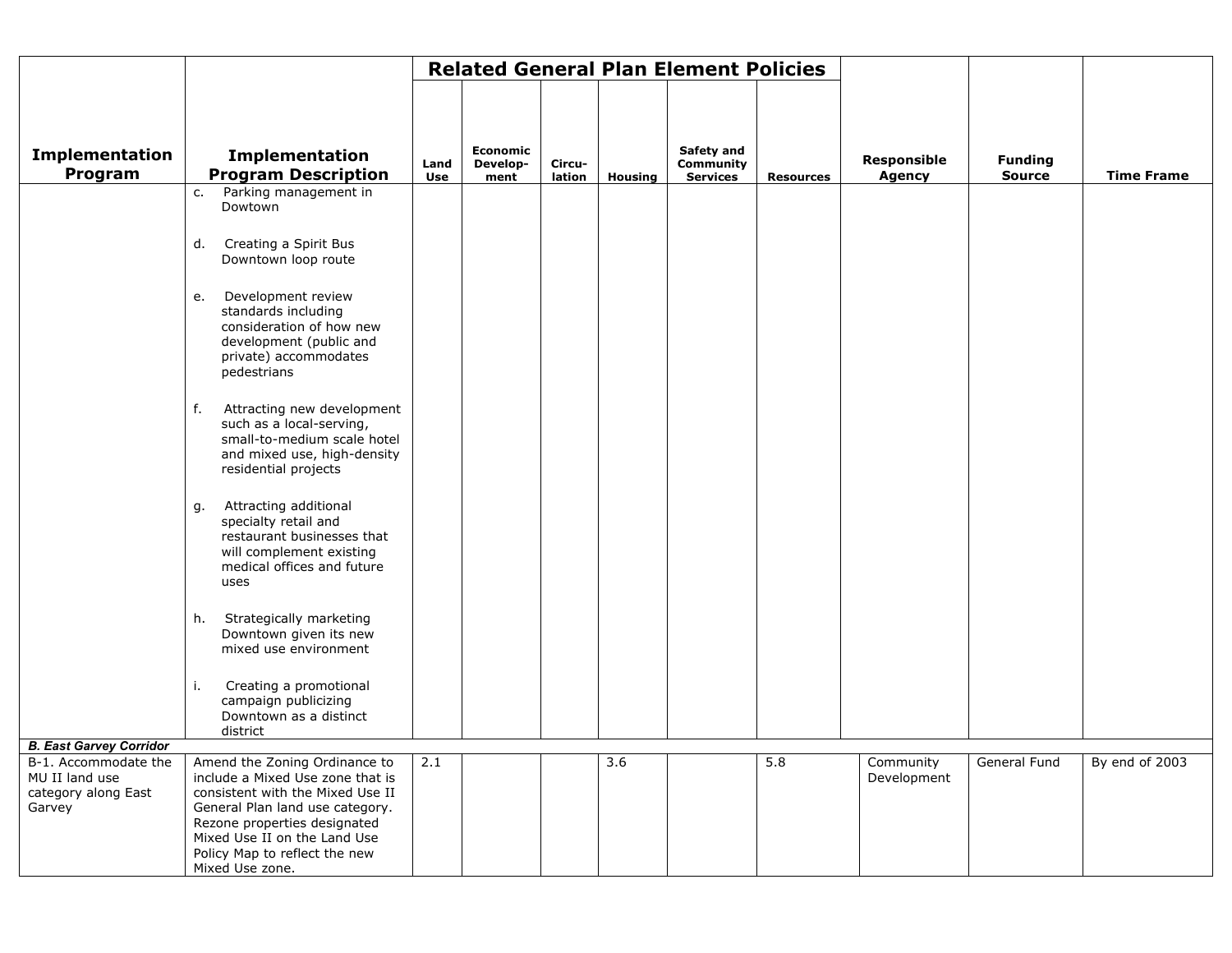|                                      |                                                                                                                                                                                                                                                                                                                                                                                                                                |                     |                              |                  |         | <b>Related General Plan Element Policies</b> |                  |                                                     |                                         |                                                         |
|--------------------------------------|--------------------------------------------------------------------------------------------------------------------------------------------------------------------------------------------------------------------------------------------------------------------------------------------------------------------------------------------------------------------------------------------------------------------------------|---------------------|------------------------------|------------------|---------|----------------------------------------------|------------------|-----------------------------------------------------|-----------------------------------------|---------------------------------------------------------|
| <b>Implementation</b><br>Program     | <b>Implementation</b><br><b>Program Description</b>                                                                                                                                                                                                                                                                                                                                                                            | Land<br>Use         | Economic<br>Develop-<br>ment | Circu-<br>lation | Housing | Safety and<br>Community<br><b>Services</b>   | <b>Resources</b> | <b>Responsible</b><br>Agency                        | <b>Funding</b><br><b>Source</b>         | <b>Time Frame</b>                                       |
| B-2. Streetscape<br>improvements     | Prepare and implement detailed<br>plans to incorporate landscaping,<br>street furniture and fixtures, and<br>general overall upgrades of<br>infrastructure along East Garvey.                                                                                                                                                                                                                                                  | 2.2                 |                              |                  |         |                                              |                  | Community<br>Development                            | General Fund                            | Complete plans<br>by 2004,<br>implementation<br>by 2006 |
|                                      |                                                                                                                                                                                                                                                                                                                                                                                                                                |                     |                              |                  |         |                                              |                  | Economic<br>Development                             | Redevelopment<br>monies                 |                                                         |
|                                      |                                                                                                                                                                                                                                                                                                                                                                                                                                |                     |                              |                  |         |                                              |                  |                                                     | CDBG funds                              |                                                         |
|                                      |                                                                                                                                                                                                                                                                                                                                                                                                                                |                     |                              |                  |         |                                              |                  |                                                     | Special<br>Assessment<br>District       |                                                         |
| B-3. Non-conforming<br>uses          | Establish a timeline for relocating<br>non-conforming uses, such as<br>auto-oriented businesses, within<br>the Mixed Use II zone. Work with<br>each business to find a new                                                                                                                                                                                                                                                     | 2.3                 |                              |                  |         |                                              |                  | Community<br>Development                            | General Fund                            | Amend zoning<br>ordinance by end<br>of 2003.            |
|                                      | location.                                                                                                                                                                                                                                                                                                                                                                                                                      |                     |                              |                  |         |                                              |                  | Economic<br>Development                             | Redevelopment<br>monies                 | Amortization per<br>zoning<br>regulations               |
| B-4. Design Review                   | Continue to conduct design<br>review for commercial projects<br>along Garvey Avenue                                                                                                                                                                                                                                                                                                                                            | 2.4                 |                              |                  |         |                                              |                  | Community<br>Development                            | Applications<br>fees                    | Ongoing                                                 |
| C. North Atlantic Corridor           |                                                                                                                                                                                                                                                                                                                                                                                                                                |                     |                              |                  |         |                                              |                  |                                                     |                                         |                                                         |
| C-1. North Atlantic<br>Specific Plan | Revise the North Atlantic Specific<br>Plan, or set aside the Plan in<br>favor of new zoning regulations<br>and design guidelines that will<br>facilitate private development<br>efforts. Provide zoning incentives<br>that encourage cohesive mixed-<br>use development projects.<br>Permit higher intensity<br>development around and south<br>of the Atlantic<br>Boulevard/Hellman Avenue<br>intersection. Allow multi-story | 3.1,<br>3.3,<br>3.4 | 8.3                          |                  |         |                                              |                  | Community<br>Development<br>Economic<br>Development | General Fund<br>Redevelopment<br>monies | Adopt new<br>regulations by<br>end of 2003              |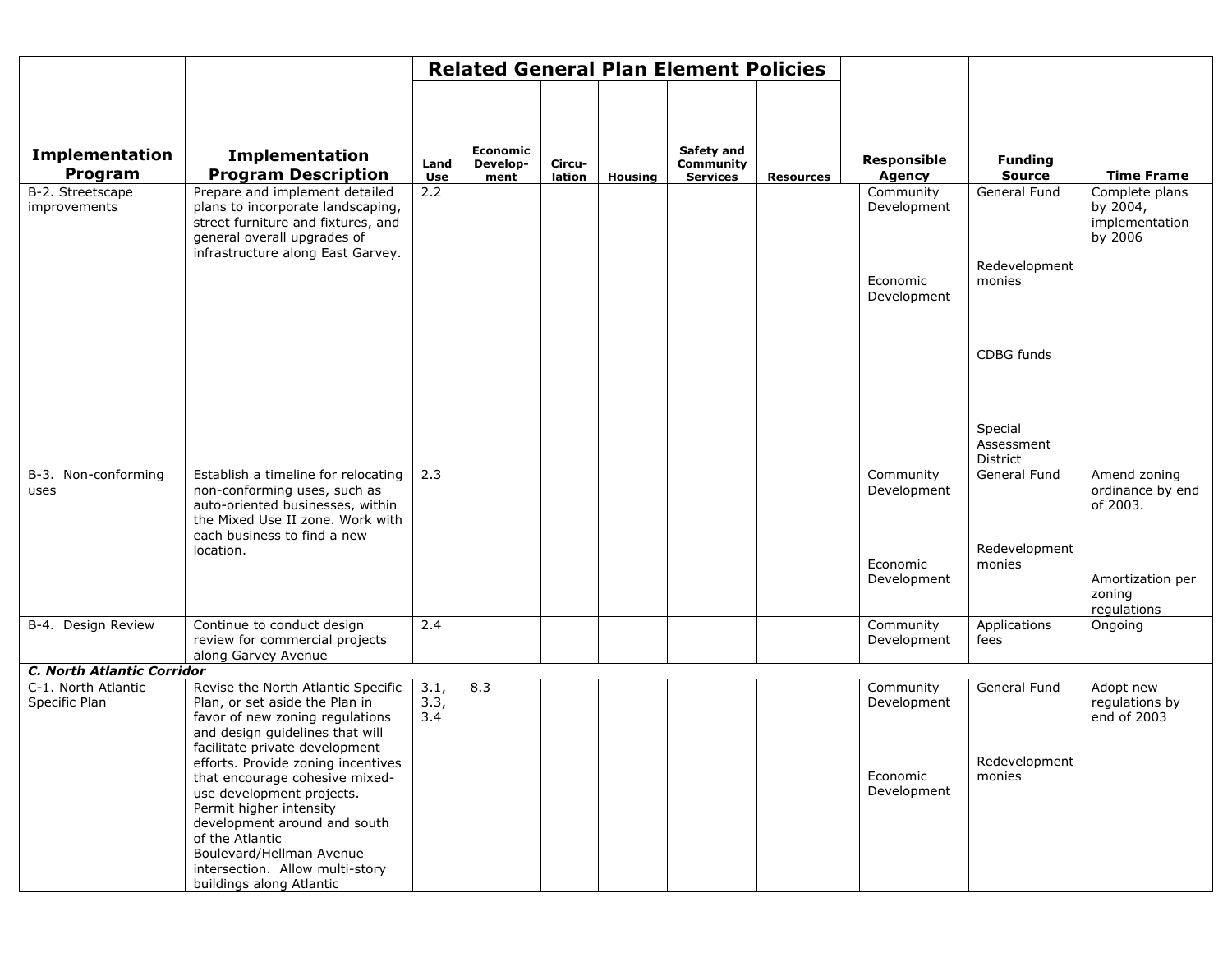|                                                                                                                     |                                                                                                                                                                                                                                                                                |             |                                     |                  |                | <b>Related General Plan Element Policies</b> |                  |                                                     |                                         |                                                         |
|---------------------------------------------------------------------------------------------------------------------|--------------------------------------------------------------------------------------------------------------------------------------------------------------------------------------------------------------------------------------------------------------------------------|-------------|-------------------------------------|------------------|----------------|----------------------------------------------|------------------|-----------------------------------------------------|-----------------------------------------|---------------------------------------------------------|
| <b>Implementation</b><br>Program                                                                                    | <b>Implementation</b><br><b>Program Description</b>                                                                                                                                                                                                                            | Land<br>Use | <b>Economic</b><br>Develop-<br>ment | Circu-<br>lation | <b>Housing</b> | Safety and<br>Community<br><b>Services</b>   | <b>Resources</b> | <b>Responsible</b><br><b>Agency</b>                 | <b>Funding</b><br><b>Source</b>         | <b>Time Frame</b>                                       |
|                                                                                                                     | Boulevard while ensuring<br>appropriate buffering from<br>adjacent residential<br>neighborhoods.                                                                                                                                                                               |             |                                     |                  |                |                                              |                  |                                                     |                                         |                                                         |
| C-2. Attract New<br>Development                                                                                     | Actively market development and<br>redevelopment opportunities to<br>specialty retail, restaurant, and<br>entertainment-related uses to<br>act as an anchor for additional<br>projects.                                                                                        |             | 8.1, 8.2                            |                  |                |                                              |                  | Economic<br>Development                             | General Fund<br>Redevelopment<br>monies | Ongoing                                                 |
| <b>D. Mid-Atlantic Corridor</b>                                                                                     |                                                                                                                                                                                                                                                                                |             |                                     |                  |                |                                              |                  |                                                     |                                         |                                                         |
| D-1. Accommodate<br>low-intensity office and<br>commercial businesses.<br>as well as medical-<br>related facilities | Review the zoning regulations<br>applicable to the mid-Atlantic<br>Boulevard subarea, and revise<br>the regulations as appropriate to<br>ensure the regulations provide<br>for a range of low-intensity office<br>and commercial businesses and<br>medical-related facilities. | 4.2         |                                     |                  |                |                                              |                  | Community<br>Development                            | General Funds                           | By end of 2003                                          |
| D-2. Renovate the<br>shopping center south<br>of Newmark Avenue                                                     | Work with the property owner to<br>develop a plan for renovating the<br>shopping center south of<br>Newmark Avenue.                                                                                                                                                            | 4.1         |                                     |                  |                |                                              |                  | Economic<br>Development                             | Redevelopment<br>monies                 | By end of 2005                                          |
| <b>E. South Atlantic Corridor</b>                                                                                   |                                                                                                                                                                                                                                                                                |             |                                     |                  |                |                                              |                  |                                                     |                                         |                                                         |
| E-1. Rezone to create<br>retail development<br>opportunities                                                        | Rezone the block bounded by<br>Atlantic Boulevard, Riggin Street,<br>and Sadler Avenue to create an<br>opportunity for a new cohesive<br>retail center with ample parking.                                                                                                     | 5.1         |                                     |                  |                |                                              |                  | Community<br>Development<br>Economic<br>Development | General Fund<br>Redevelopment<br>monies | Rezone by end of<br>2003<br>Development<br>plan by 2006 |
| E-2. Shared parking                                                                                                 | Revise the Zoning Ordinance to<br>allow for shared parking<br>arrangements in the South<br>Atlantic Corridor as appropriate<br>to maximize land use potential.                                                                                                                 | 5.2         |                                     |                  |                |                                              |                  | Community<br>Development                            | General Fund                            | By end of 2003                                          |
| F. North Garfield Avenue Medical District                                                                           |                                                                                                                                                                                                                                                                                |             |                                     |                  |                |                                              |                  |                                                     |                                         |                                                         |
| F-1. Accommodate the<br>MU III land use<br>category along<br><b>Baltimore Avenue</b>                                | Amend the Zoning Ordinance to<br>include a Mixed Use zone that is<br>consistent with the Mixed Use III<br>General Plan land use category.<br>Rezone properties designated<br>Mixed Use III on the Land Use<br>Policy Map to reflect the new                                    | 6.1         |                                     |                  |                |                                              |                  | Community<br>Development                            | General Fund                            | By end of 2003                                          |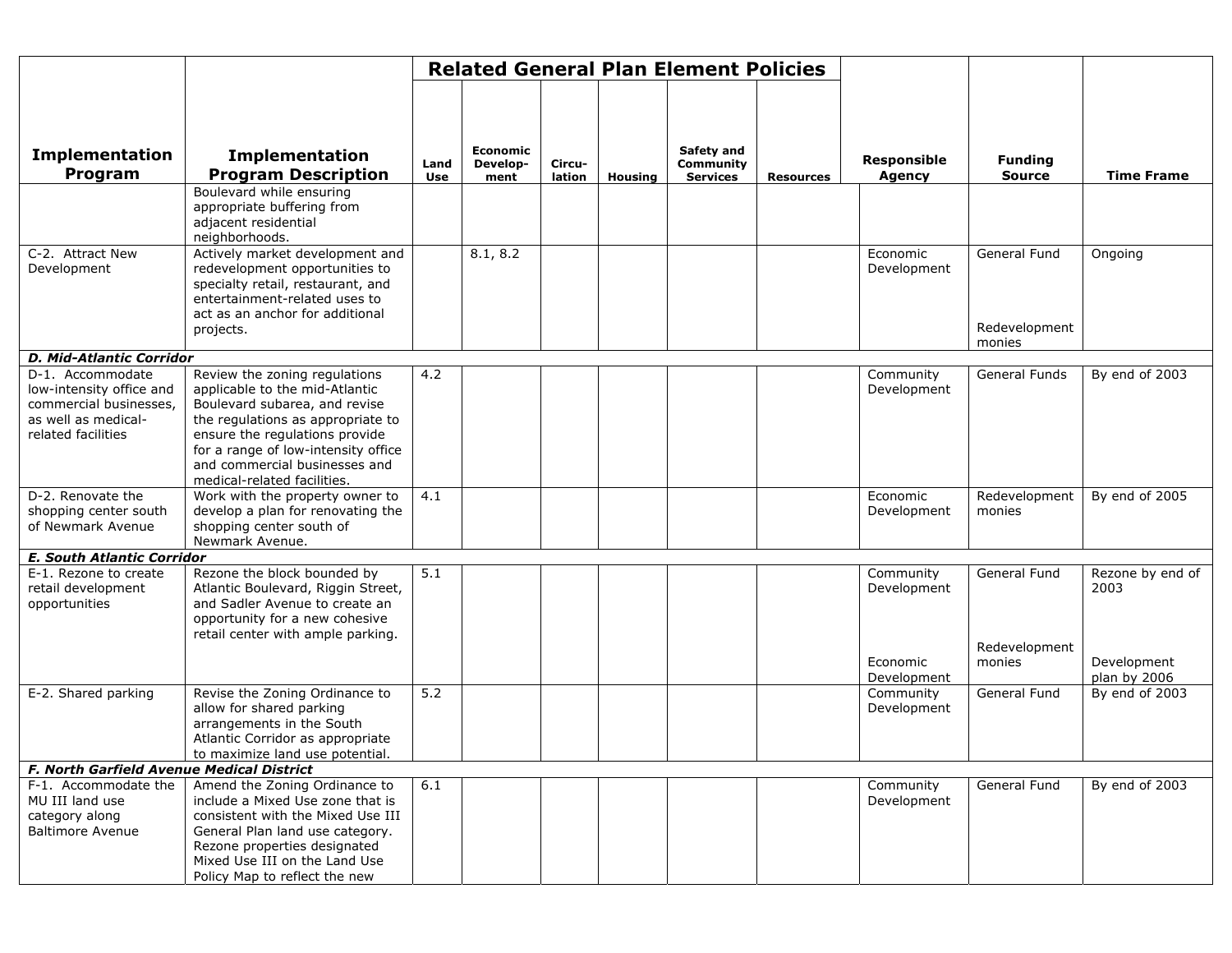|                                                                                       |                                                                                                                                                                                                                                                                                                                                                                                                                                                                                         |             |                                     |                  |                | <b>Related General Plan Element Policies</b> |                  |                                                     |                                                 |                                                                                                                   |
|---------------------------------------------------------------------------------------|-----------------------------------------------------------------------------------------------------------------------------------------------------------------------------------------------------------------------------------------------------------------------------------------------------------------------------------------------------------------------------------------------------------------------------------------------------------------------------------------|-------------|-------------------------------------|------------------|----------------|----------------------------------------------|------------------|-----------------------------------------------------|-------------------------------------------------|-------------------------------------------------------------------------------------------------------------------|
| <b>Implementation</b><br>Program                                                      | <b>Implementation</b><br><b>Program Description</b><br>Mixed Use zone.                                                                                                                                                                                                                                                                                                                                                                                                                  | Land<br>Use | <b>Economic</b><br>Develop-<br>ment | Circu-<br>lation | <b>Housing</b> | Safety and<br>Community<br><b>Services</b>   | <b>Resources</b> | <b>Responsible</b><br><b>Agency</b>                 | <b>Funding</b><br><b>Source</b>                 | <b>Time Frame</b>                                                                                                 |
| F-2. Expand<br>development<br>opportunities in<br>Garfield Medical Center<br>district | Rezone parcels between Hellman<br>Avenue to Garcelon Avenue and<br>between Atlantic Boulevard and<br>Baltimore Avenue north of Hillard<br>to extend professional<br>office/medical facilities. In the<br>zoning regulations specify the<br>range of uses permitted, as well<br>as development standards and<br>design considerations<br>appropriate to reduce building<br>massing adjacent to homes and<br>to avoid traffic intrusion into<br>surrounding residential<br>neighborhoods. | 6.1         |                                     |                  |                |                                              |                  | Community<br>Development                            | General Fund                                    | By end of 2003                                                                                                    |
| G. Monterey Pass Road                                                                 |                                                                                                                                                                                                                                                                                                                                                                                                                                                                                         |             |                                     |                  |                |                                              |                  |                                                     |                                                 |                                                                                                                   |
| G-1. Revise zoning<br>regulations and rezone                                          | Revise zoning regulations<br>applicable to Monterey Pass Road<br>to allow the range of uses<br>necessary to achieve land use<br>goals. Prohibit uses that conflict<br>with goals. Rezone properties<br>along Monterey Pass Road.<br>Allow Kern Avenue to be vacated<br>to accommodate well-designed<br>development proposals involving<br>properties adjacent to Kern<br>Avenue.                                                                                                        | 7.1         |                                     | 2.4              |                |                                              |                  | Community<br>Development<br>Public Works            | General Fund                                    | Zoning ordinance<br>amendments by<br>end of 2003<br>Kern Avenue<br>vacation at time<br>of development<br>proposal |
| G-2. Incompatible<br>uses                                                             | Use of amortization provisions in<br>the zoning ordinance to eliminate<br>businesses incompatible with<br>long-term land use objectives for<br>Monterey Pass Road                                                                                                                                                                                                                                                                                                                       | 7.3         | $6.2$                               |                  |                |                                              |                  | Community<br>Development<br>Economic<br>Development | General Fund<br>Redevelopment<br>monies         | Amortization time<br>frames in Zoning<br>Ordinance                                                                |
| G-3. Attract new<br>businesses<br><b>H. OII and Edison Properties</b>                 | Actively market the corridor to<br>new technology oriented<br>businesses. Use Redevelopment<br>Agency powers, as appropriate,<br>to accommodate site needs of<br>new businesses.                                                                                                                                                                                                                                                                                                        | 7.2         | 6.1                                 |                  |                |                                              |                  | ECONOMIC<br>Development                             | Redevelopment Ongoing<br>monies<br>General Fund |                                                                                                                   |
| H-1. Rezone OII and                                                                   | Rezone OII and Edison properties   8.2                                                                                                                                                                                                                                                                                                                                                                                                                                                  |             | 7.2                                 |                  |                | 10.2                                         |                  | Community                                           | General Fund                                    | Rezone by early                                                                                                   |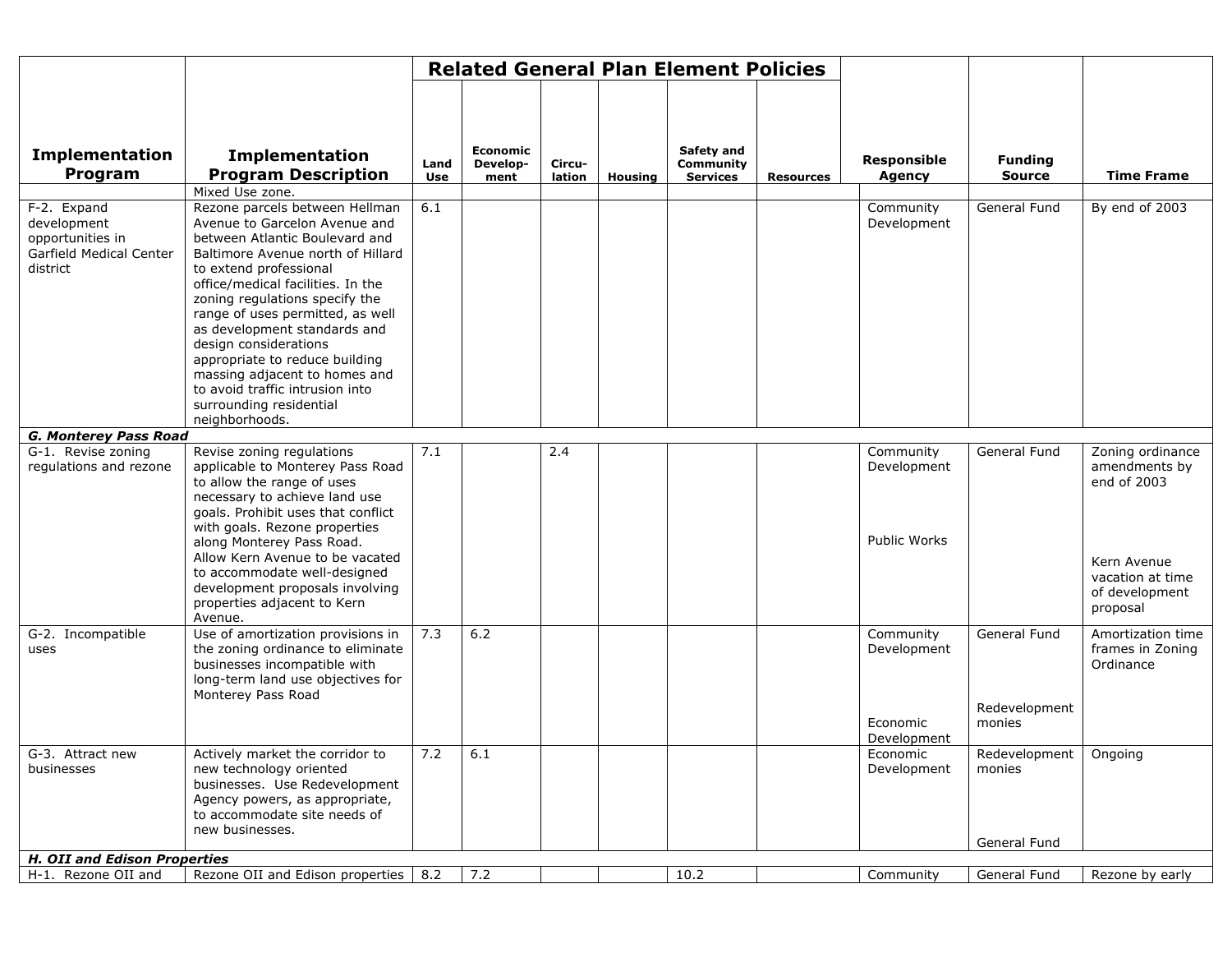|                                           |                                                                                                                                                                                                                                                                                                                                                                                                                          |                                     |                               |                  |                | <b>Related General Plan Element Policies</b> |                  |                                                     |                                         |                                                                               |
|-------------------------------------------|--------------------------------------------------------------------------------------------------------------------------------------------------------------------------------------------------------------------------------------------------------------------------------------------------------------------------------------------------------------------------------------------------------------------------|-------------------------------------|-------------------------------|------------------|----------------|----------------------------------------------|------------------|-----------------------------------------------------|-----------------------------------------|-------------------------------------------------------------------------------|
| <b>Implementation</b><br>Program          | <b>Implementation</b><br><b>Program Description</b>                                                                                                                                                                                                                                                                                                                                                                      | Land<br>Use                         | Economic<br>Develop-<br>ment  | Circu-<br>lation | <b>Housing</b> | Safety and<br>Community<br><b>Services</b>   | <b>Resources</b> | <b>Responsible</b><br>Agency                        | <b>Funding</b><br><b>Source</b>         | <b>Time Frame</b>                                                             |
| Edison properties                         | to permit development of retail<br>businesses that serve a regional<br>market.                                                                                                                                                                                                                                                                                                                                           |                                     |                               |                  |                |                                              |                  | Development                                         |                                         | 2002                                                                          |
| H-2. Create and<br>implement a reuse plan | Create a reuse plan for all OII<br>and Edison properties, including<br>those leased to the San Gabriel<br>Nursery. The goals of the plan<br>should be to optimize potential<br>for retail commercial and<br>complementary development.<br>The plan should address the<br>following:                                                                                                                                      | 8.1,<br>8.2,<br>8.3,<br>8.4,<br>8.5 | 7.1, 7.2,<br>7.3, 7.4,<br>7.5 |                  |                | 10.2                                         |                  | Community<br>Development<br>Economic<br>Development | General Fund<br>Redevelopment<br>monies | Comprehensive<br>plan approach by<br>end of 2002<br>Implementation<br>by 2006 |
|                                           | Preferred retail commercial<br>a.<br>uses for all the properties<br>Time horizon for properties<br>b.<br>becoming available<br>Infrastructure<br>c.<br>improvements needed to<br>support proposed uses<br>Appearance of Pomona<br>d.<br>Freeway frontage on the<br>area<br>Access to the area via<br>е.<br>Pomona Freeway<br>Partnering agencies include<br>Caltrans, City of Montebello,<br>Southern California Edison. |                                     |                               |                  |                |                                              |                  | Public Works                                        |                                         |                                                                               |
| I. Saturn Park                            |                                                                                                                                                                                                                                                                                                                                                                                                                          |                                     |                               |                  |                |                                              |                  |                                                     |                                         |                                                                               |
| I-1. Revise Zoning<br>Ordinance           | Revise the Zoning Ordinance to<br>address the use, storage,<br>manufacture, and transfer of<br>hazardous materials in Saturn<br>Park to ensure compatibility with<br>surrounding residential uses.                                                                                                                                                                                                                       | 9.1                                 |                               |                  |                |                                              |                  | Community<br>Development                            | General Fund                            | By 2003                                                                       |
| J. Unincorporated Areas                   |                                                                                                                                                                                                                                                                                                                                                                                                                          |                                     |                               |                  |                |                                              |                  |                                                     |                                         |                                                                               |
| J-1. Improve Floral<br>Drive Corridor     | Work with Los Angeles county<br>agencies to pursue mutually<br>beneficial improvements to                                                                                                                                                                                                                                                                                                                                | 13.1                                |                               |                  |                |                                              |                  | Community                                           | General Fund                            | By 2007                                                                       |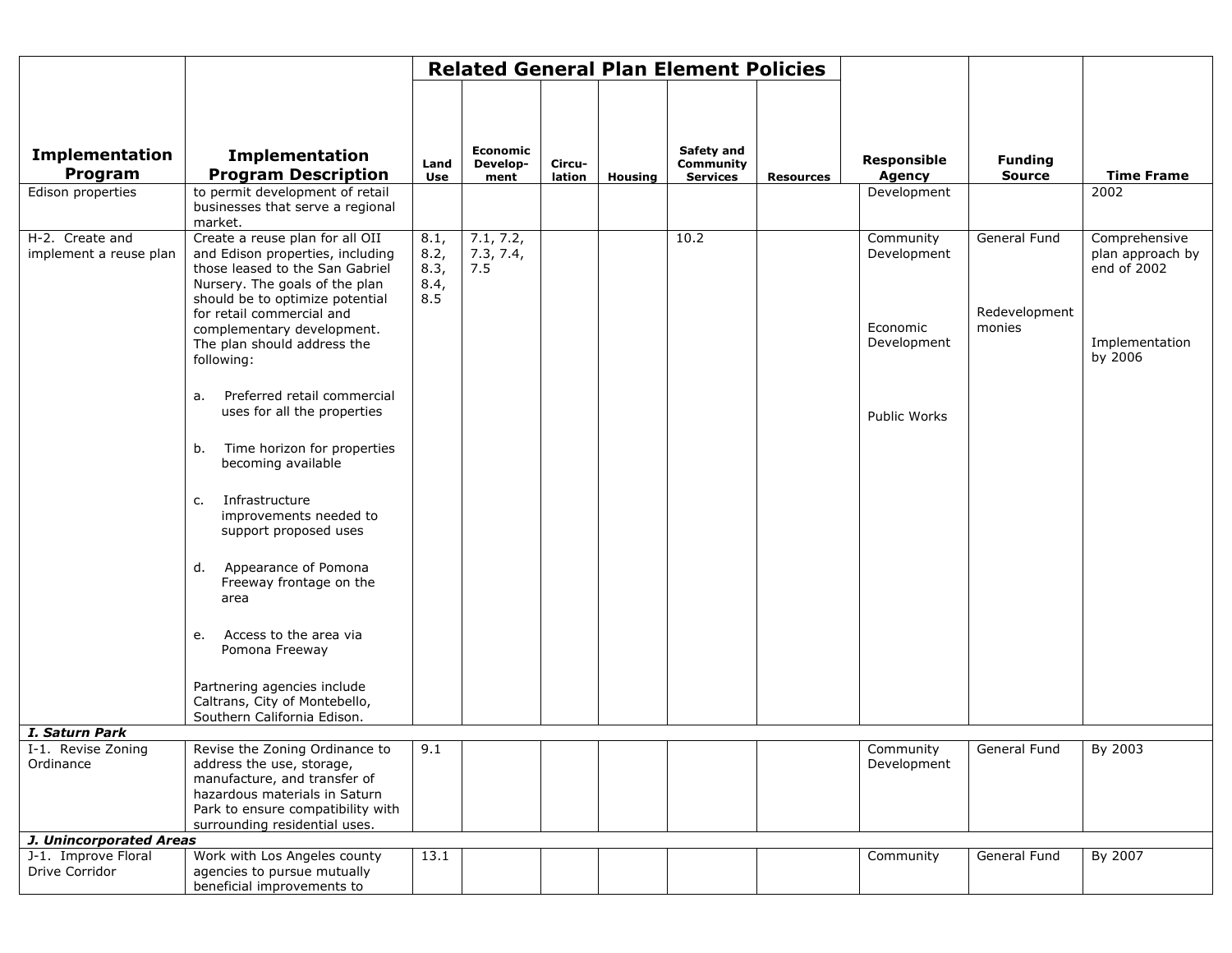|                                                     |                                                                                                                                                                                                                                                                                                                                                                                                                                                                                                                                      |             |                                     |                  |                | <b>Related General Plan Element Policies</b> |                  |                                     |                                                          |                                                                                             |
|-----------------------------------------------------|--------------------------------------------------------------------------------------------------------------------------------------------------------------------------------------------------------------------------------------------------------------------------------------------------------------------------------------------------------------------------------------------------------------------------------------------------------------------------------------------------------------------------------------|-------------|-------------------------------------|------------------|----------------|----------------------------------------------|------------------|-------------------------------------|----------------------------------------------------------|---------------------------------------------------------------------------------------------|
| <b>Implementation</b><br>Program                    | <b>Implementation</b><br><b>Program Description</b>                                                                                                                                                                                                                                                                                                                                                                                                                                                                                  | Land<br>Use | <b>Economic</b><br>Develop-<br>ment | Circu-<br>lation | <b>Housing</b> | Safety and<br>Community<br><b>Services</b>   | <b>Resources</b> | <b>Responsible</b><br><b>Agency</b> | <b>Funding</b><br><b>Source</b>                          | <b>Time Frame</b>                                                                           |
|                                                     | properties within the Floral Drive<br>corridor.                                                                                                                                                                                                                                                                                                                                                                                                                                                                                      |             |                                     |                  |                |                                              |                  | Development                         |                                                          |                                                                                             |
|                                                     |                                                                                                                                                                                                                                                                                                                                                                                                                                                                                                                                      |             |                                     |                  |                |                                              |                  |                                     | CDBG funds                                               |                                                                                             |
|                                                     |                                                                                                                                                                                                                                                                                                                                                                                                                                                                                                                                      |             |                                     |                  |                |                                              |                  | Economic<br>Development             | Redevelopment                                            |                                                                                             |
|                                                     |                                                                                                                                                                                                                                                                                                                                                                                                                                                                                                                                      |             |                                     |                  |                |                                              |                  |                                     | monies                                                   |                                                                                             |
| J-2. Future<br>annexations                          | Participate actively in any LAFCO<br>discussion regarding annexations<br>or incorporations affecting East<br>Los Angeles and South San<br>Gabriel properties adjacent to<br>the City.                                                                                                                                                                                                                                                                                                                                                | 13.2        |                                     |                  |                |                                              |                  | Community<br>Development            | General Fund                                             | Ongoing                                                                                     |
|                                                     | K. Maintaining and Preserving Existing Housing                                                                                                                                                                                                                                                                                                                                                                                                                                                                                       |             |                                     |                  |                |                                              |                  |                                     |                                                          |                                                                                             |
| K-1. Single-Family<br>Residential<br>Rehabilitation | Provide rehabilitation loans to<br>assist eligible homeowners<br>completing repairs to existing<br>single-family housing units.<br>Continue to provide information<br>regarding rehabilitation<br>standards, preventive<br>maintenance and energy<br>conservation through brochures<br>and information posed on the<br>Cityi¦s web site.                                                                                                                                                                                             | 11.1        |                                     |                  | 1.1, 1.2       |                                              |                  | Economic<br>Development             | CDBG funds<br>Redevelopment<br>Set-Aside<br><b>Funds</b> | 2000-2005                                                                                   |
| K-2. Rental<br>Rehabilitation Program               | Rehabilitate rental units occupied<br>by very low and low income<br>households.                                                                                                                                                                                                                                                                                                                                                                                                                                                      | 11.1        |                                     |                  | 1.1, 1.2       |                                              |                  | Economic<br>Development             | Redevelopment<br>Set-Aside<br>Funds                      | 2000-2005                                                                                   |
| K-3. Conservation of<br>At-Risk Housing             | Monitor Section 8 legislation and<br>provide assistance to Golden Age<br>Village as necessary. Inform<br>tenants of the potential<br>expiration of Section 8 contracts.<br>Assist tenants in obtaining<br>Section 8 vouchers or other<br>affordable housing should<br>Section 8 contracts be<br>terminated. Pursue partnership<br>opportunities with non-profits to<br>preserve and expand affordable<br>housing. Explore funding<br>available through the LACCDC,<br>HCD, and HUD and discuss with<br>the owners of at-risk housing |             |                                     |                  | 1.3            |                                              |                  | Economic<br>Development             | General fund                                             | Ongoing<br>monitoring of<br>Section 8<br>legislation<br>Annually explore<br>funding sources |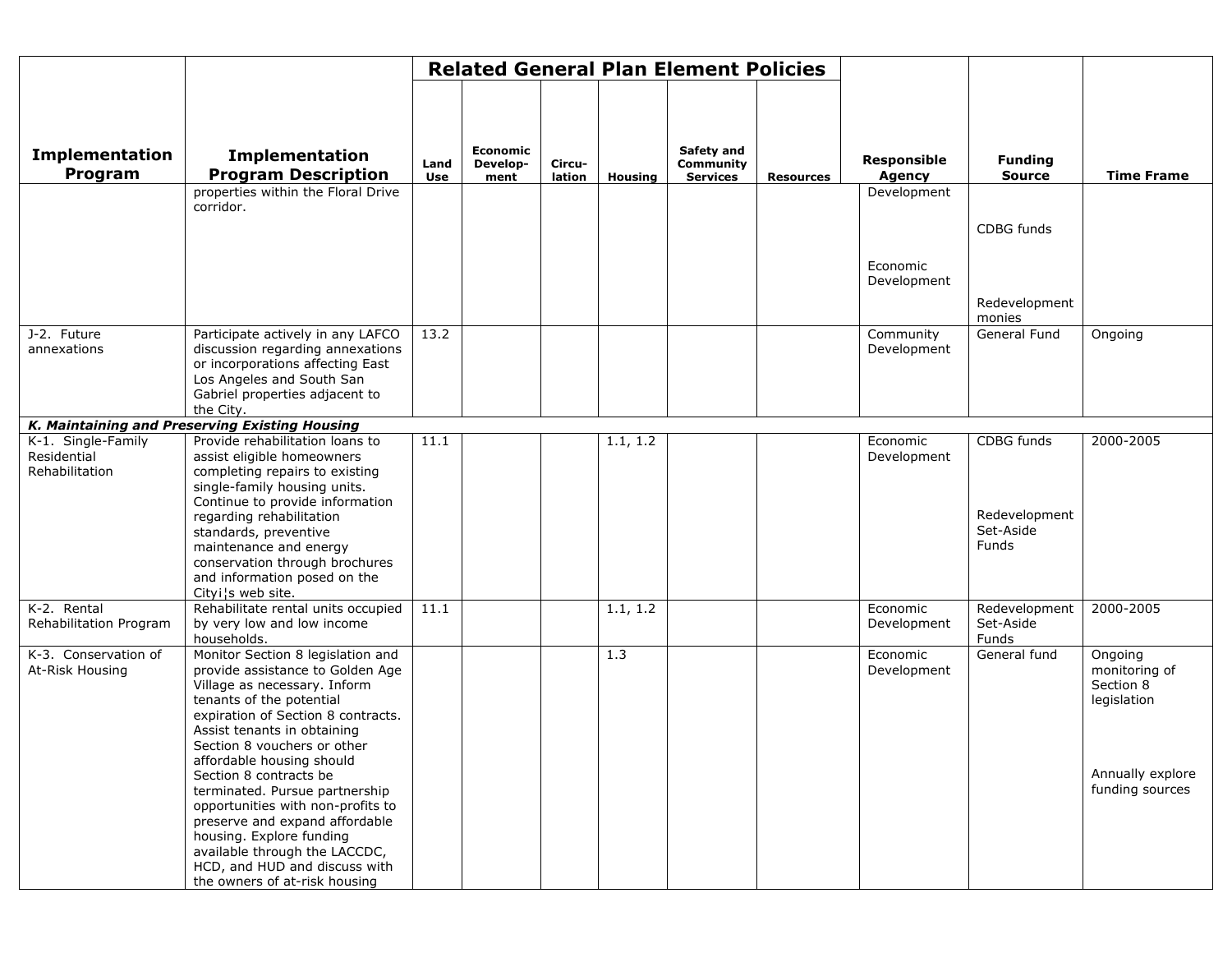|                                             |                                                                                                                                                                          |                    |                                     |                  |                | <b>Related General Plan Element Policies</b> |                  |                                       |                                                         |                                                                          |
|---------------------------------------------|--------------------------------------------------------------------------------------------------------------------------------------------------------------------------|--------------------|-------------------------------------|------------------|----------------|----------------------------------------------|------------------|---------------------------------------|---------------------------------------------------------|--------------------------------------------------------------------------|
| <b>Implementation</b><br>Program            | <b>Implementation</b><br><b>Program Description</b>                                                                                                                      | Land<br><b>Use</b> | <b>Economic</b><br>Develop-<br>ment | Circu-<br>lation | <b>Housing</b> | Safety and<br>Community<br><b>Services</b>   | <b>Resources</b> | <b>Responsible</b><br>Agency          | <b>Funding</b><br><b>Source</b>                         | <b>Time Frame</b>                                                        |
|                                             | and prospective developers<br>regarding opportunities for<br>utilizing such funding.                                                                                     |                    |                                     |                  |                |                                              |                  |                                       |                                                         |                                                                          |
| K-4. Code<br>Enforcement                    | Continue to perform code<br>enforcement throughout the City,<br>focusing on very low and low-<br>income areas.                                                           | 11.1               |                                     |                  | 1.1, 1.2       |                                              |                  | Community<br>Development              | General fund                                            | Ongoing                                                                  |
| L. Removing Barriers to Affordable Housing  |                                                                                                                                                                          |                    |                                     |                  |                |                                              |                  |                                       |                                                         |                                                                          |
| L-1. First-Time<br>Homebuyer Program        | Assist renters in purchasing their<br>first homes.                                                                                                                       |                    |                                     |                  | 2.1, 2.2       |                                              |                  | Economic<br>Development               | Redevelopment<br>Set-Aside<br>Funds                     | 2000-2005                                                                |
| L-2. Mortgage Credit<br>Certificate Program | Assist first-time homebuyers.                                                                                                                                            |                    |                                     |                  | 2.2            |                                              |                  | <b>LACCDC</b>                         | Within normal<br>budget<br>allocation of<br>LACCDC      | Ongoing                                                                  |
|                                             |                                                                                                                                                                          |                    |                                     |                  |                |                                              |                  | Economic<br>Development               |                                                         |                                                                          |
| L-3. Section 8 Rental<br>Assistance         | Support the Countyi¦s efforts to<br>maintain and possible increase<br>the current level of Section 8<br>rental assistance. Direct eligible<br>households to the program. |                    |                                     |                  | 2.3            |                                              |                  | <b>LACCDC</b><br>Housing<br>Authority | General Fund<br>Within normal<br>operating<br>budget of | Ongoing                                                                  |
|                                             |                                                                                                                                                                          |                    |                                     |                  |                |                                              |                  | Economic<br>Development               | <b>LACCDC</b>                                           |                                                                          |
| L-4. Density Bonuses                        | Encourage affordable housing<br>through density bonus<br>incentives.                                                                                                     |                    |                                     |                  | 2.7            |                                              |                  | Community<br>Development              | General Fund                                            | Ongoing                                                                  |
| L-5. Second Units                           | Facilitate affordable housing<br>through development of second<br>units.                                                                                                 |                    |                                     |                  | 2.6            |                                              |                  | Community<br>Development              | General Fund                                            | Ongoing                                                                  |
| L-6. Efficient Permit<br>Processing         | Offer a streamlined development<br>process. Periodically review<br>processing procedures to ensure<br>efficiency.                                                        |                    |                                     |                  | 2.5            |                                              |                  | Community<br>Development              | General Fund                                            | Ongoing                                                                  |
| L-7. Financial<br>Incentives                | Assist in development of new<br>affordable housing units. Pursue<br>additional funding sources for<br>new affordable housing by<br>exploring funding available           |                    |                                     |                  | 2.1            |                                              |                  | Economic<br>Development               | Federal HOME<br>funds                                   | Annually explore<br>funding available<br>through LACCDC,<br>HCD, and HUD |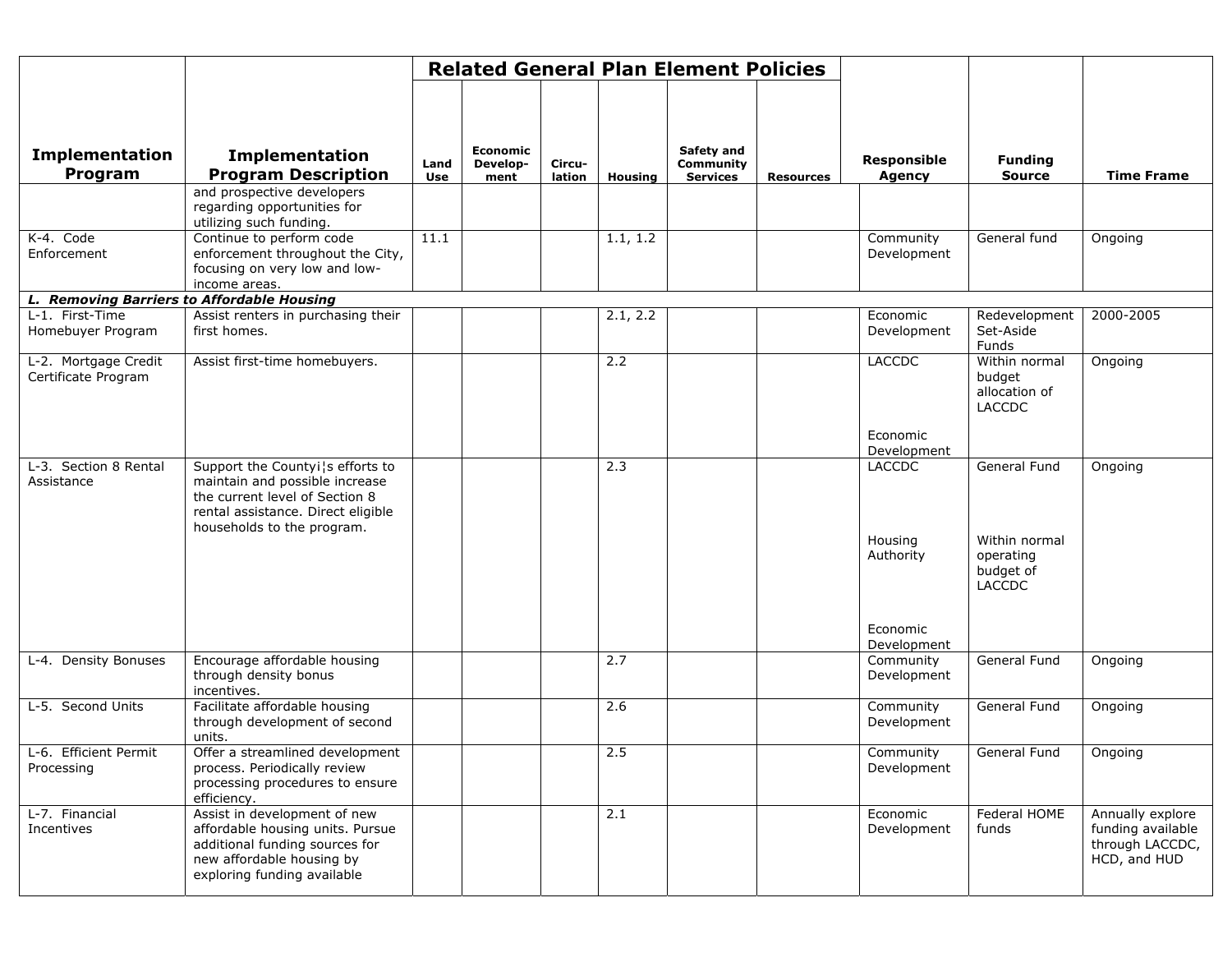|                                                                                          |                                                                                                                                                                                                                                                                                                                                                                                                                                                                                                                                                                                                                   |             |                              |                  |                  | <b>Related General Plan Element Policies</b> |                  |                                                                                    |                                                             |                                                                                                                    |
|------------------------------------------------------------------------------------------|-------------------------------------------------------------------------------------------------------------------------------------------------------------------------------------------------------------------------------------------------------------------------------------------------------------------------------------------------------------------------------------------------------------------------------------------------------------------------------------------------------------------------------------------------------------------------------------------------------------------|-------------|------------------------------|------------------|------------------|----------------------------------------------|------------------|------------------------------------------------------------------------------------|-------------------------------------------------------------|--------------------------------------------------------------------------------------------------------------------|
| <b>Implementation</b><br>Program                                                         | <b>Implementation</b><br><b>Program Description</b>                                                                                                                                                                                                                                                                                                                                                                                                                                                                                                                                                               | Land<br>Use | Economic<br>Develop-<br>ment | Circu-<br>lation | <b>Housing</b>   | Safety and<br>Community<br><b>Services</b>   | <b>Resources</b> | <b>Responsible</b><br><b>Agency</b>                                                | <b>Funding</b><br><b>Source</b>                             | <b>Time Frame</b>                                                                                                  |
|                                                                                          | through the LACCDC, HCD, and<br>HUD at least once a year and<br>discuss with prospective<br>developers regarding<br>opportunities for utilizing such<br>funding.                                                                                                                                                                                                                                                                                                                                                                                                                                                  |             |                              |                  |                  |                                              |                  | Community<br>Development<br>Non-Profit and<br>For-Profit<br>Developers             | Redevelopment<br>Set-Aside<br>City of Industry<br>Set-Aside |                                                                                                                    |
| M. Encouraging New Development                                                           |                                                                                                                                                                                                                                                                                                                                                                                                                                                                                                                                                                                                                   |             |                              |                  |                  |                                              |                  |                                                                                    |                                                             |                                                                                                                    |
| M-1. Implement the<br>Land Use Element                                                   | Actively recruit developers to<br>complete mixed-use projects on<br>the vacant sites within MU-I and<br>MU-II districts.                                                                                                                                                                                                                                                                                                                                                                                                                                                                                          |             |                              |                  | 3.1,<br>3.2, 3.6 |                                              |                  | Economic<br>Development                                                            | Redevelopment<br>monies                                     | Ongoing                                                                                                            |
| M-2. Ensure Adequate<br>Sites to Accommodate<br>Regional Fair Share of<br>Housing Growth | Oversee completion of Monterey<br>Park Senior Village housing<br>project. Encourage development<br>at appropriate densities on<br>identified vacant sites.                                                                                                                                                                                                                                                                                                                                                                                                                                                        |             |                              |                  | 3.1, 3.2         |                                              |                  | Community<br>Development                                                           | CDBG funds<br>Redevelopment                                 | 2000-2005                                                                                                          |
|                                                                                          |                                                                                                                                                                                                                                                                                                                                                                                                                                                                                                                                                                                                                   |             |                              |                  |                  |                                              |                  | Economic<br>Development                                                            | monies                                                      |                                                                                                                    |
|                                                                                          | N. Providing New Housing for Special Needs Populations                                                                                                                                                                                                                                                                                                                                                                                                                                                                                                                                                            |             |                              |                  |                  |                                              |                  |                                                                                    |                                                             |                                                                                                                    |
| N-1. Senior Citizen<br>Housing                                                           | Provide regulatory incentives<br>through Senior Citizen Housing<br>overlay zoning. Actively pursue<br>full occupancy of senior projects<br>recently completed or currently<br>under construction. Assist non-<br>profit organizations to preserve<br>affordable senior units that are<br>at-risk by monitoring the Section<br>8 legislation and provide<br>technical assistance to the<br>nonprofits as necessary. Explore<br>the funding available through the<br>LACCDC, HCD, and HUD for<br>preservation of at risk housing.<br>Notify owners of at-risk housing<br>when appropriate funding is<br>identified. |             |                              |                  | 4.1, 4.3         |                                              |                  | Community<br>Development<br>Economic<br>Development<br>Non-Profit<br>Organizations | General Fund<br>LACCDC, HCD,<br>and HUD loans<br>and grants | Ongoing<br>provision of<br>incentives.<br>Annually explore<br>funding available<br>through LACCDC,<br>HCD, and HUD |
| N-2. Sites for<br>Homeless Shelters and                                                  | Revise the zoning ordinance to<br>define homeless shelters and                                                                                                                                                                                                                                                                                                                                                                                                                                                                                                                                                    |             |                              |                  | 4.1, 4.2         |                                              |                  | Community<br>Development                                                           | General Fund                                                | By end of 2001                                                                                                     |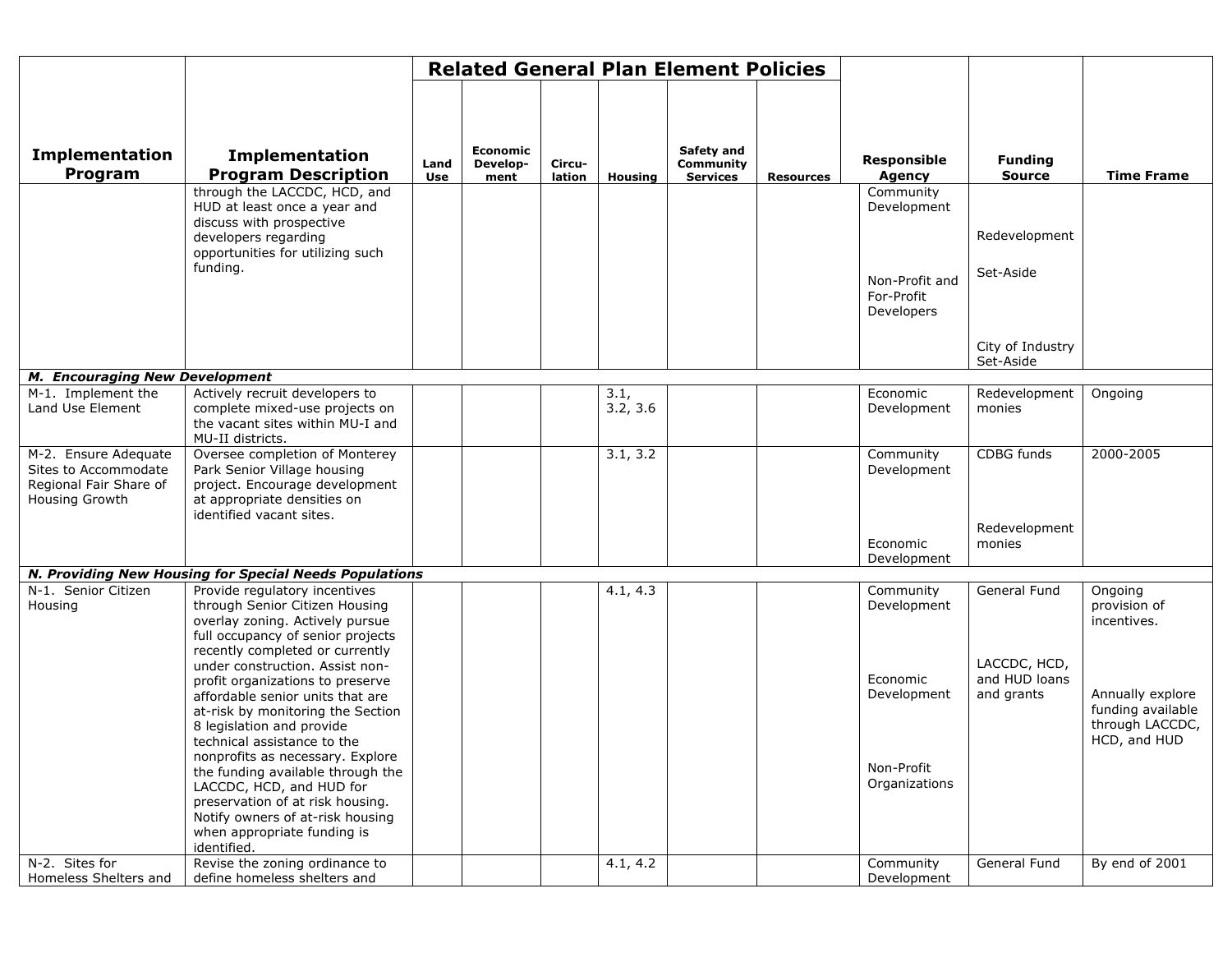|                                                                     |                                                                                                                                                                                                                                                                                                                                                                                                                                                                                                                                                               |             |                                     |                  |                | <b>Related General Plan Element Policies</b> |                  |                                     |                                     |                   |
|---------------------------------------------------------------------|---------------------------------------------------------------------------------------------------------------------------------------------------------------------------------------------------------------------------------------------------------------------------------------------------------------------------------------------------------------------------------------------------------------------------------------------------------------------------------------------------------------------------------------------------------------|-------------|-------------------------------------|------------------|----------------|----------------------------------------------|------------------|-------------------------------------|-------------------------------------|-------------------|
| <b>Implementation</b><br>Program<br><b>Transitional Housing</b>     | <b>Implementation</b><br><b>Program Description</b><br>transitional housing facilities as                                                                                                                                                                                                                                                                                                                                                                                                                                                                     | Land<br>Use | <b>Economic</b><br>Develop-<br>ment | Circu-<br>lation | <b>Housing</b> | Safety and<br>Community<br><b>Services</b>   | <b>Resources</b> | <b>Responsible</b><br><b>Agency</b> | <b>Funding</b><br><b>Source</b>     | <b>Time Frame</b> |
| Facilities                                                          | Community Care Facilities iV<br>allowing them to be developed in<br>all zones upon approval of a<br>Conditional Use Permit (CUP).<br>Evaluate CUP applications for<br>homeless shelters against<br>standardized, objective criteria.                                                                                                                                                                                                                                                                                                                          |             |                                     |                  |                |                                              |                  |                                     |                                     |                   |
| <b>O. Promoting Fair Housing Practices</b><br>O-1. Fair Housing and | Continue to assist households                                                                                                                                                                                                                                                                                                                                                                                                                                                                                                                                 |             |                                     |                  | 5.1,           |                                              |                  | San Gabriel                         | CDBG funds                          | 2000-2005         |
| Tenant/Landlord<br>Counseling                                       | through the San Gabriel Valley<br>Fair Housing Council. Update the<br>AI every 5 years.                                                                                                                                                                                                                                                                                                                                                                                                                                                                       |             |                                     |                  | 5.2, 5.3       |                                              |                  | Valley Fair<br>Housing<br>Council   |                                     |                   |
|                                                                     |                                                                                                                                                                                                                                                                                                                                                                                                                                                                                                                                                               |             |                                     |                  |                |                                              |                  | Economic<br>Development             |                                     |                   |
| P. Community Character                                              |                                                                                                                                                                                                                                                                                                                                                                                                                                                                                                                                                               |             |                                     |                  |                |                                              |                  |                                     |                                     |                   |
| P-1. Urban Design<br>Plan                                           | Implement the design<br>improvements and changes<br>outlined in the Urban Design<br>Plan.                                                                                                                                                                                                                                                                                                                                                                                                                                                                     | 14.1        | 2.3                                 |                  |                |                                              |                  | Community<br>Development            | Application<br>fees<br>General Fund | Ongoing           |
| P-2. Code<br><b>Enforcement Target</b><br>Areas                     | Review code enforcement efforts<br>to ensure that efforts work to<br>enhance the visual quality of<br>residential neighborhoods and<br>ensure safe, decent housing for<br>all City residents. Identify target<br>areas on which code<br>enforcement officers can<br>concentrate their efforts. Have<br>officers distribute information<br>about the Commercial<br>Rehabilitation Program to<br>commercial property owners with<br>violations and Critical<br>Maintenance Loan Program and<br>Rental Rehabilitation Program to<br>residential property owners. | 10.2        | 4.2                                 |                  | 1.2            |                                              |                  | Community<br>Development            | General Fund                        | Ongoing           |
| P-3. Historical Society,<br><b>Historical Heritage</b>              | Continue to support the efforts of<br>the Historical Society, Historical                                                                                                                                                                                                                                                                                                                                                                                                                                                                                      |             |                                     |                  |                |                                              | 3.1, 3.2         | Parks and<br>Recreation             | General Fund                        | Ongoing           |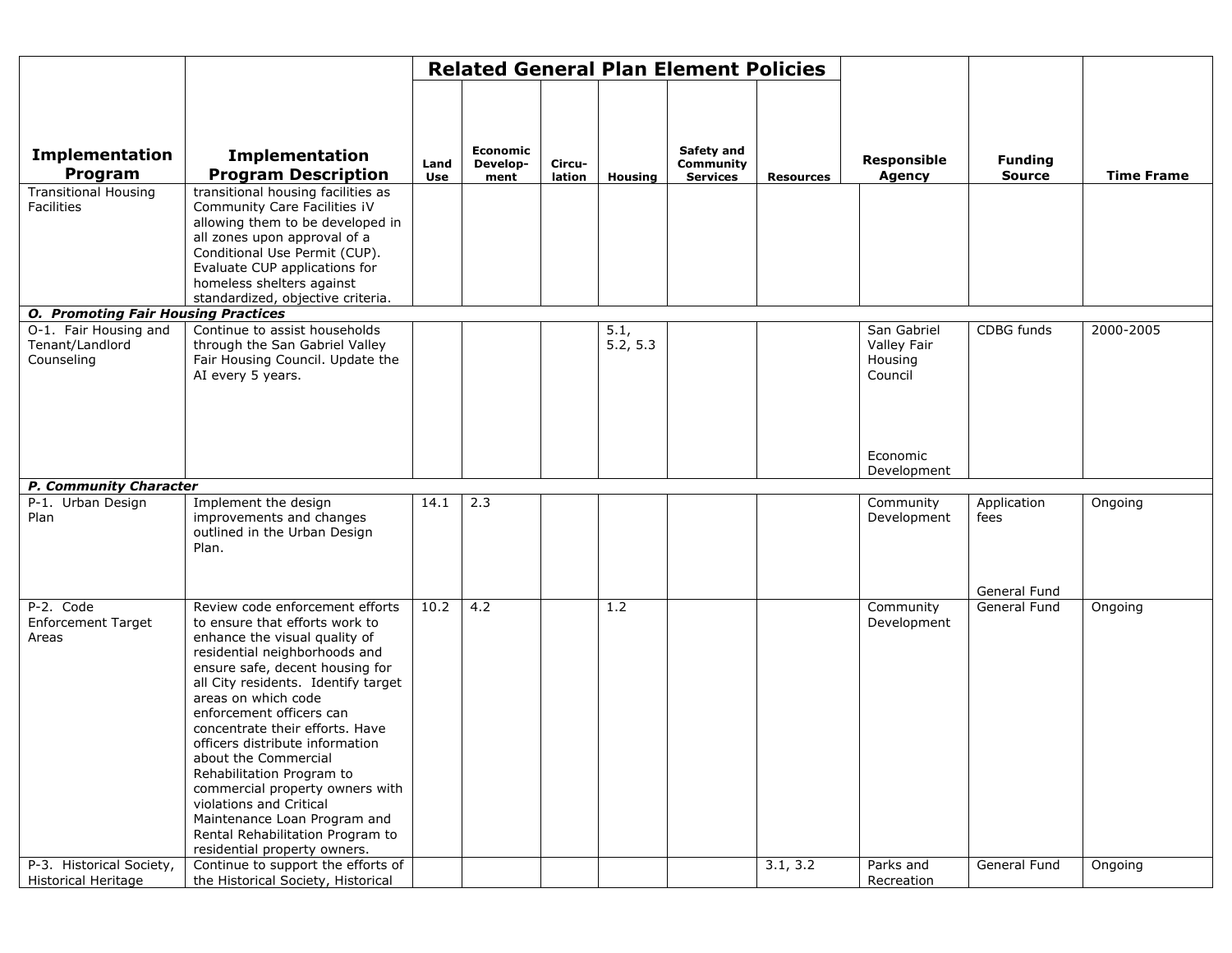|                                                    |                                                                                                                                                                                                               |             |                                     |                     |                | <b>Related General Plan Element Policies</b> |                  |                                                     |                                        |                   |
|----------------------------------------------------|---------------------------------------------------------------------------------------------------------------------------------------------------------------------------------------------------------------|-------------|-------------------------------------|---------------------|----------------|----------------------------------------------|------------------|-----------------------------------------------------|----------------------------------------|-------------------|
| <b>Implementation</b><br>Program                   | <b>Implementation</b><br><b>Program Description</b>                                                                                                                                                           | Land<br>Use | <b>Economic</b><br>Develop-<br>ment | Circu-<br>lation    | <b>Housing</b> | Safety and<br>Community<br><b>Services</b>   | <b>Resources</b> | <b>Responsible</b><br>Agency                        | <b>Funding</b><br><b>Source</b>        | <b>Time Frame</b> |
| Commission, and Arts<br>and Cultural<br>Commission | Heritage Commission, and Arts<br>and Cultural Commission.                                                                                                                                                     |             |                                     |                     |                |                                              |                  |                                                     |                                        |                   |
| Q. Parks<br>Q-1. Respond to<br>changing needs      | Assess current usage of park<br>facilities. Monitor usage to detect<br>changes. Identify and implement<br>physical changes needed at park<br>facilities to meet changing<br>demands.                          |             |                                     |                     | 3.5            |                                              | 1.1, 1.2         | Parks and<br>Recreation                             | General Fund                           | Ongoing           |
| Q-2. Provide additional<br>recreational spaces     | Identify opportunities for<br>incorporating pocket parks,<br>parkways, and similar recreation<br>spaces into residential<br>neighborhoods. Budget for<br>improvements and ongoing<br>maintenance.             |             |                                     |                     | 3.5            |                                              | 2.2              | Parks and<br>Recreation<br>Community<br>Development | General Fund<br>Developer fees         | Ongoing           |
| Q-3. Joint Use<br>Agreements                       | Continue to engage in joint use<br>agreements with the school<br>districts. Pursue a joint use<br>agreement with East Los Angeles<br>Community College.                                                       |             |                                     |                     | 3.5            |                                              | 1.3, 1.4         | Parks and<br>Recreation                             | General Fund                           | Ongoing           |
| R. Circulation                                     |                                                                                                                                                                                                               |             |                                     |                     |                |                                              |                  |                                                     |                                        |                   |
| R-1. Freeway<br>Improvements                       | Support the following efforts:<br>Establish a dedicated truck<br>a.<br>lane on the Pomona Freeway<br>Improve traffic flow on the<br>b.<br>freeway system<br>Completion of the Long<br>c.<br>Beach Freeway     |             |                                     | 1.1,<br>1.2,<br>1.4 |                |                                              | 5.1              | City Council                                        | General Fund                           | Ongoing           |
| R-2. Implement<br>Circulation<br>Improvements      | Implement all circulation<br>improvements shown in Figure<br>C-2 and described in Table C-2 of<br>the Circulation Element, Pursue<br>unique funding sources from<br>regional, state, and federal<br>agencies. |             |                                     | 2.1,<br>2.2         |                |                                              | 5.1              | Public Works                                        | General Fund<br>SCAG and MTA<br>grants | Ongoing           |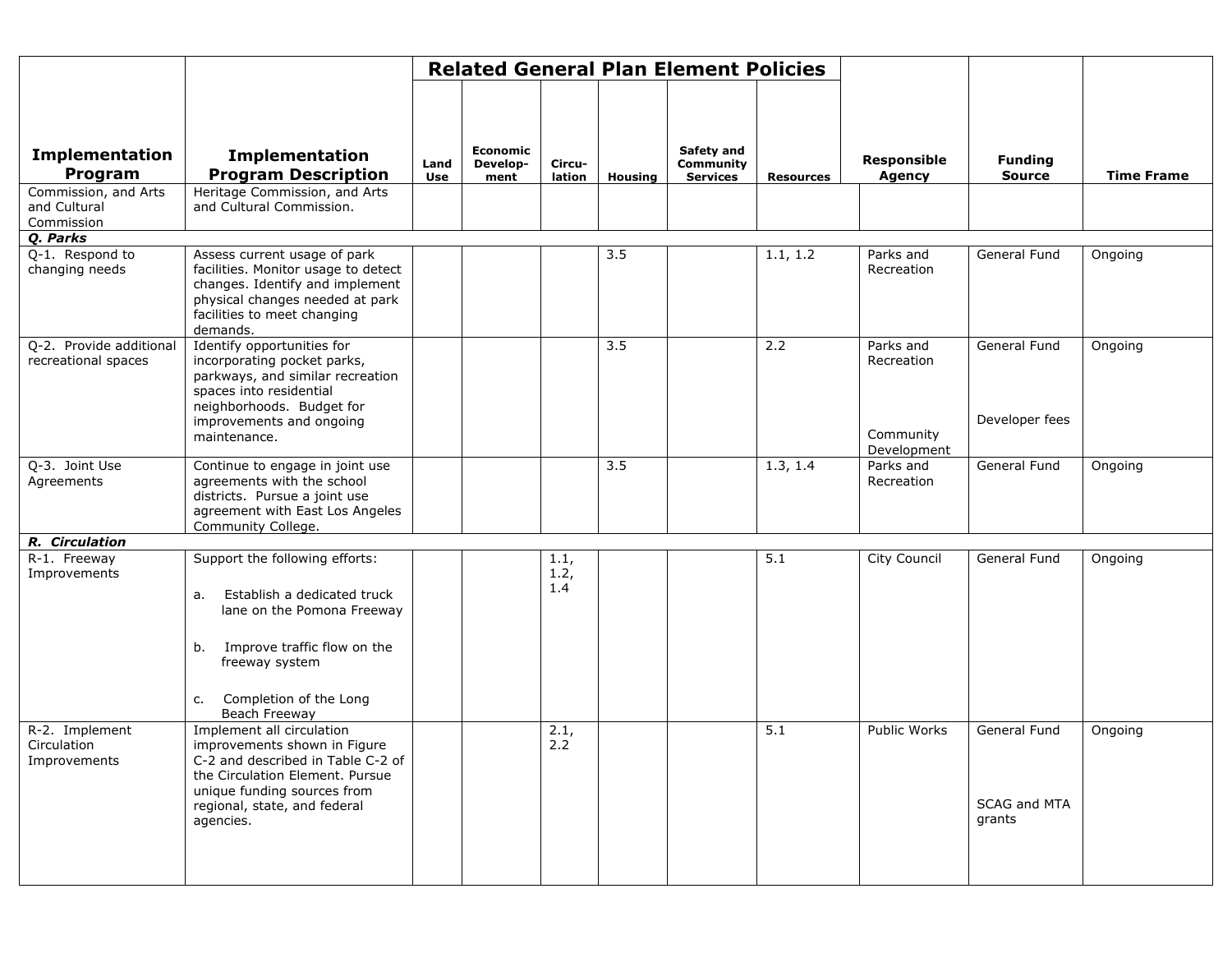|                                                           |                                                                                                  |             |                                     |                  |                | <b>Related General Plan Element Policies</b> |                  |                              |                                                |                               |
|-----------------------------------------------------------|--------------------------------------------------------------------------------------------------|-------------|-------------------------------------|------------------|----------------|----------------------------------------------|------------------|------------------------------|------------------------------------------------|-------------------------------|
| Implementation<br>Program                                 | Implementation<br><b>Program Description</b>                                                     | Land<br>Use | <b>Economic</b><br>Develop-<br>ment | Circu-<br>lation | <b>Housing</b> | Safety and<br>Community<br><b>Services</b>   | <b>Resources</b> | <b>Responsible</b><br>Agency | <b>Funding</b><br><b>Source</b><br>Federal and | <b>Time Frame</b>             |
|                                                           |                                                                                                  |             |                                     |                  |                |                                              |                  |                              | State agency<br>grants                         |                               |
| R-3. Truck Routes                                         | Establish and maintain truck<br>routes consistent with Figure C-3<br>of the Circulation Element. |             |                                     | 2.8              |                |                                              | $\overline{5.1}$ | City Council                 | General Fund                                   | Ongoing                       |
|                                                           |                                                                                                  |             |                                     |                  |                |                                              |                  | Police<br>Department         |                                                |                               |
| R-4. Neighborhood<br>Traffic Control Program              | Establish and maintain a<br>Neighborhood Traffic Control<br>Program                              |             |                                     | 2.6              |                |                                              |                  | Public Works                 | General Fund                                   | Ongoing                       |
|                                                           |                                                                                                  |             |                                     |                  |                |                                              |                  | Police<br>Department         | Federal and<br>State agency<br>grants          |                               |
| R-5. Intelligent<br>Transportation System<br>Technologies | Implement intelligent<br>transportation system<br>technologies to improve traffic<br>flow.       |             |                                     | 2.5              |                |                                              | $\overline{5.1}$ | Public Works                 | General Fund                                   | Ongoing                       |
|                                                           |                                                                                                  |             |                                     |                  |                |                                              |                  |                              | SCAG and MTA<br>grants                         |                               |
|                                                           |                                                                                                  |             |                                     |                  |                |                                              |                  |                              | Federal and<br>State agency<br>grants          |                               |
| R-6. Signal<br>Synchronization                            | Synchronize traffic signals to<br>reduce the number of stops and<br>starts by automobiles.       |             |                                     |                  |                |                                              | 5.1, 5.6         | Public Works                 | General Fund                                   | By end of 2003<br>and ongoing |
|                                                           |                                                                                                  |             |                                     |                  |                |                                              |                  |                              | SCAG and MTA<br>grants                         |                               |
|                                                           |                                                                                                  |             |                                     |                  |                |                                              |                  |                              | Federal and<br>State agency<br>grants          |                               |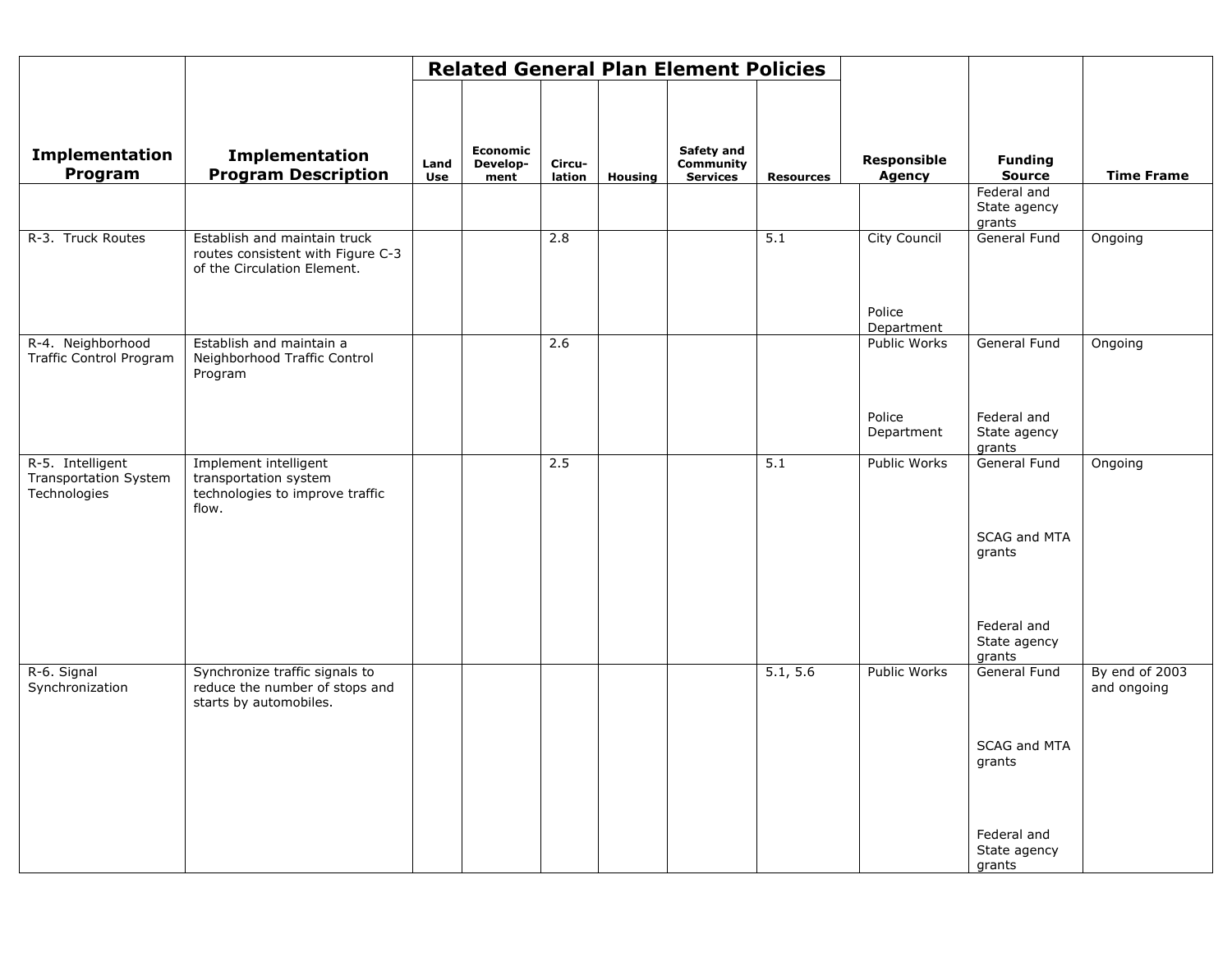|                                                         |                                                                                                                                                                                                                                     |                    |                              |                                 |                | <b>Related General Plan Element Policies</b> |                  |                              |                                         |                   |
|---------------------------------------------------------|-------------------------------------------------------------------------------------------------------------------------------------------------------------------------------------------------------------------------------------|--------------------|------------------------------|---------------------------------|----------------|----------------------------------------------|------------------|------------------------------|-----------------------------------------|-------------------|
| Implementation<br>Program                               | <b>Implementation</b><br><b>Program Description</b>                                                                                                                                                                                 | Land<br><b>Use</b> | Economic<br>Develop-<br>ment | Circu-<br>lation                | <b>Housing</b> | Safety and<br>Community<br><b>Services</b>   | <b>Resources</b> | <b>Responsible</b><br>Agency | <b>Funding</b><br><b>Source</b>         | <b>Time Frame</b> |
| R-7. Traffic Volumes                                    | Work with regional agencies to<br>pursue innovative strategies for<br>monitoring traffic volumes.                                                                                                                                   |                    |                              | 2.7                             |                |                                              |                  | <b>City Council</b>          | General Fund                            | Ongoing           |
|                                                         |                                                                                                                                                                                                                                     |                    |                              |                                 |                |                                              |                  | Public Works                 | <b>SCAG and MTA</b><br>grants           |                   |
|                                                         |                                                                                                                                                                                                                                     |                    |                              |                                 |                |                                              |                  |                              | Federal and<br>State agency<br>grants   |                   |
| <b>S. Alternative Transportation</b><br>S-1. Spirit Bus | Review routes and schedules to                                                                                                                                                                                                      |                    |                              |                                 |                |                                              |                  |                              |                                         |                   |
|                                                         | ensure usersi¦ needs are being<br>met. Evaluate expanding existing<br>routes in the following ways:                                                                                                                                 |                    |                              | 4.1,<br>4.2,<br>4.4,<br>4.7     |                |                                              |                  | Administrative<br>Services   | General Fund                            | Ongoing           |
|                                                         | To service Focus Areas as<br>a.<br>identified in the Land Use<br>Element                                                                                                                                                            |                    |                              |                                 |                |                                              |                  |                              | Measure C<br>funds                      |                   |
|                                                         | To service other transit<br>b.<br>centers in adjacent<br>communities including<br>MetroLink stations and<br>planned Eastside Corridor<br>light rail, or similar stations                                                            |                    |                              |                                 |                |                                              |                  |                              | Federal and<br>State agency<br>monies   |                   |
| S-2. MTA                                                | Continue to work with MTA to<br>establish bus routes and stops at<br>appropriate locations throughout<br>the City to adequately serve<br>retail, employment, and other<br>public gathering areas.                                   |                    |                              | $\overline{1.3}$<br>4.5,<br>4.8 |                |                                              |                  | Administrative<br>Services   | General Fund                            | Ongoing           |
| S-3. Pedestrian<br>Circulation                          | Continue implementation of the<br>Sidewalk Deficiency Master Plan<br>to provide for sidewalk<br>improvements and<br>enhancements, particularly in<br>areas where sidewalks link<br>residential neighborhoods to<br>activity center. |                    |                              | 5.4                             |                |                                              | 5.4              | Public Works                 | General Fund<br>Redevelopment<br>monies | Ongoing           |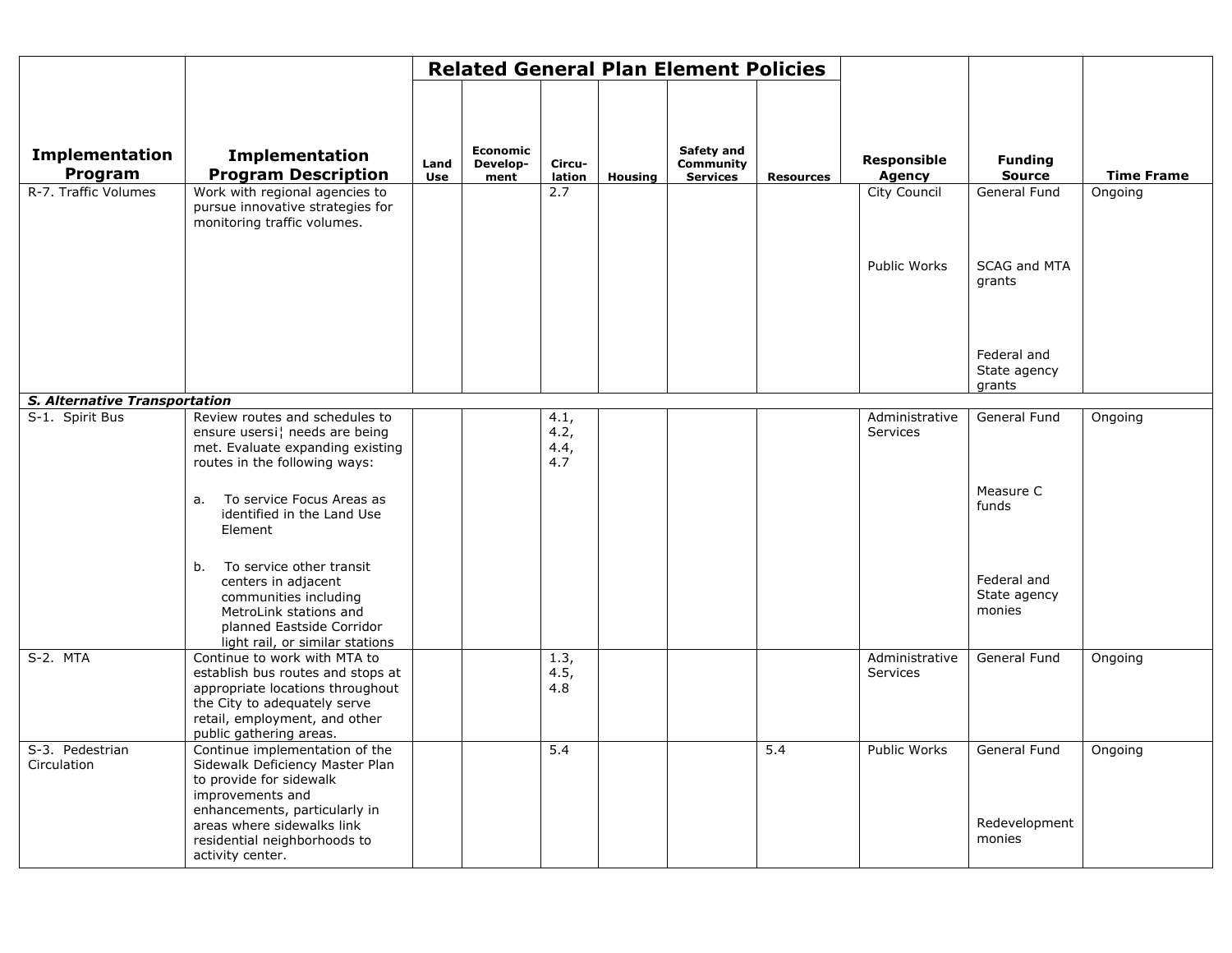|                                        |                                                                                                                                                                                                                                                                                                          |             |                              |                  |                | <b>Related General Plan Element Policies</b> |                  |                                                       |                                                                                                           |                   |
|----------------------------------------|----------------------------------------------------------------------------------------------------------------------------------------------------------------------------------------------------------------------------------------------------------------------------------------------------------|-------------|------------------------------|------------------|----------------|----------------------------------------------|------------------|-------------------------------------------------------|-----------------------------------------------------------------------------------------------------------|-------------------|
| <b>Implementation</b><br>Program       | <b>Implementation</b><br><b>Program Description</b>                                                                                                                                                                                                                                                      | Land<br>Use | Economic<br>Develop-<br>ment | Circu-<br>lation | <b>Housing</b> | Safety and<br>Community<br><b>Services</b>   | <b>Resources</b> | <b>Responsible</b><br><b>Agency</b>                   | <b>Funding</b><br><b>Source</b>                                                                           | <b>Time Frame</b> |
|                                        |                                                                                                                                                                                                                                                                                                          |             |                              |                  |                |                                              |                  |                                                       | CDBG funds<br>Federal and                                                                                 |                   |
| S-4. Bicycle<br>Circulation            | Provide for a citywide Class II<br>and Class III bicycle path system<br>consistent with Figure C-4.<br>Coordinate with MTA to improve<br>City bicycle routes within the Los<br>Angeles County bicycle route<br>system. In particular, encourage<br>linkages to light rail and other<br>transit stations. |             |                              | 5.1              |                |                                              | $\overline{5.4}$ | <b>Public Works</b>                                   | State agency<br>grants<br>General Fund<br>SCAG and MTA<br>monies<br>Federal and<br>State agency<br>monies | Ongoing           |
| S-5. Transit/Para-<br>Transit          | Explore partnership opportunities<br>between public and private<br>sectors for providing transit and<br>para-transit services. Approach<br>large employers in Monterey<br>Park about starting employer<br>rideshare and providing transit<br>incentives.                                                 |             |                              | 4.9              |                |                                              | 5.3              | Administrative<br>Services<br>Economic<br>Development | General Fund                                                                                              | Ongoing           |
| <b>T. Noise</b><br>T-1. Aircraft Noise | Work with surrounding<br>jurisdictions to impress upon<br>local congresspersons and U.S.<br>senators the need to improve<br>aircraft noise standards and to<br>ensure that the impacts created<br>by airports are equally shared<br>throughout the Los Angeles<br>basin.                                 |             |                              |                  |                | 7.1                                          |                  | City Council                                          | General Fund                                                                                              | Ongoing           |
| T-2. Point-Source<br>Noise             | Continue to enforce the Noise<br>Ordinance to control point-source<br>noise.                                                                                                                                                                                                                             |             |                              |                  |                | 5.1                                          |                  | Code<br>Enforcement                                   | General Fund                                                                                              | Ongoing           |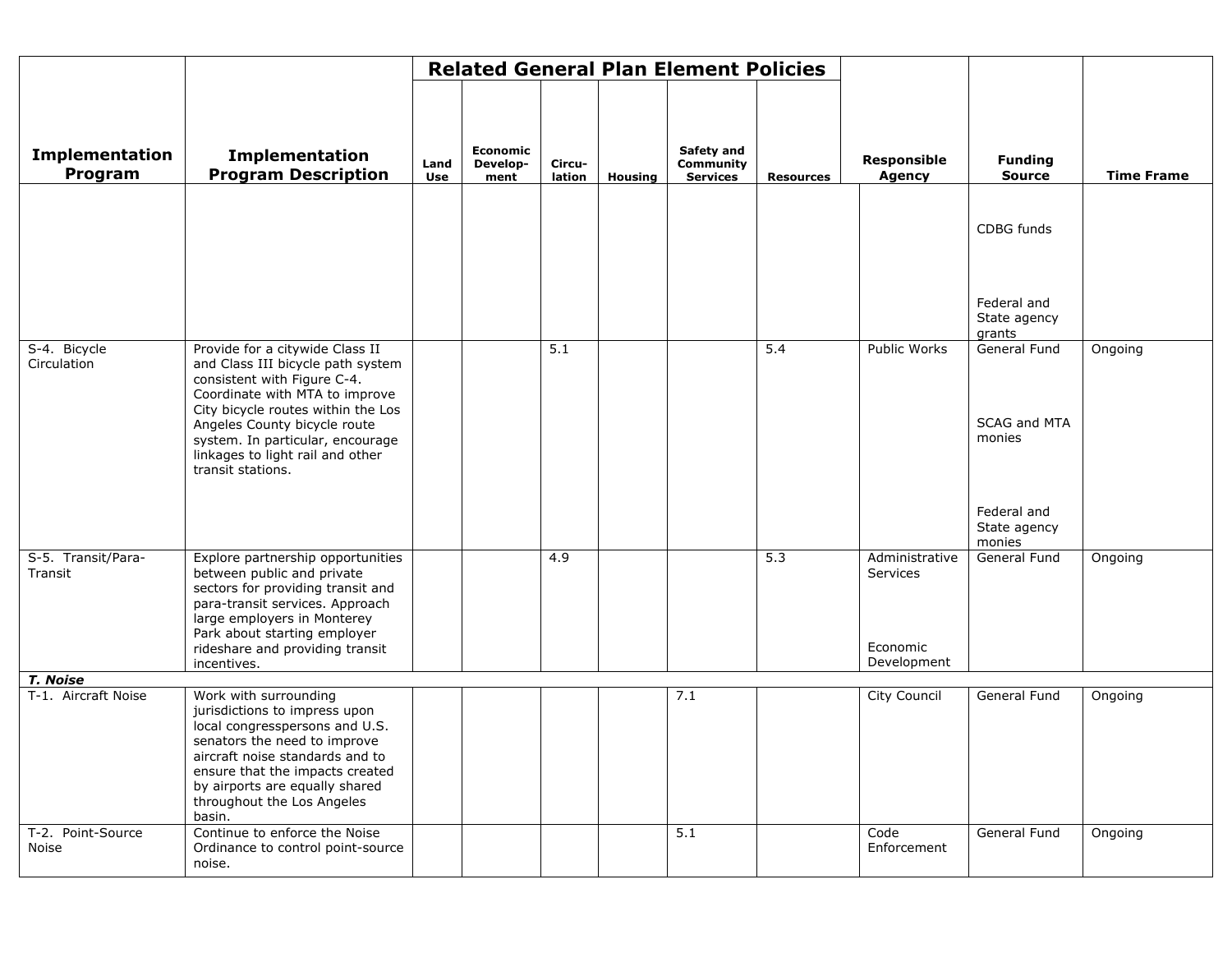|                                                                                      |                                                                                                                                                                                                                                                                                                                                                                                                                                                                                                                 |             |                                     |                  |                | <b>Related General Plan Element Policies</b> |                  |                                                           |                                 |                   |
|--------------------------------------------------------------------------------------|-----------------------------------------------------------------------------------------------------------------------------------------------------------------------------------------------------------------------------------------------------------------------------------------------------------------------------------------------------------------------------------------------------------------------------------------------------------------------------------------------------------------|-------------|-------------------------------------|------------------|----------------|----------------------------------------------|------------------|-----------------------------------------------------------|---------------------------------|-------------------|
| <b>Implementation</b><br>Program                                                     | <b>Implementation</b><br><b>Program Description</b>                                                                                                                                                                                                                                                                                                                                                                                                                                                             | Land<br>Use | <b>Economic</b><br>Develop-<br>ment | Circu-<br>lation | <b>Housing</b> | Safety and<br>Community<br><b>Services</b>   | <b>Resources</b> | <b>Responsible</b><br>Agency                              | <b>Funding</b><br><b>Source</b> | <b>Time Frame</b> |
|                                                                                      |                                                                                                                                                                                                                                                                                                                                                                                                                                                                                                                 |             |                                     |                  |                |                                              |                  | Police<br>Department                                      |                                 |                   |
| T-3. Vehicle Noise                                                                   | Reduce the impact of motor<br>vehicle noise in the following<br>ways:<br>Direct the Police<br>а.<br>Department to aggressively<br>enforce State Motor Vehicle<br>Code regulations pertaining<br>to vehicle noise<br>Support efforts of state and<br>b.<br>federal agencies to reduce<br>motor vehicle noise in<br>newer-model vehicles.<br>Ensure that City-operated<br>c.<br>buses are maintained to                                                                                                           |             |                                     |                  |                | 5.5, 5.6,<br>5.7                             |                  | Police<br>Department<br>Administrative<br><b>Services</b> | General Fund                    | Ongoing           |
|                                                                                      | minimize noise production.                                                                                                                                                                                                                                                                                                                                                                                                                                                                                      |             |                                     |                  |                |                                              |                  |                                                           |                                 |                   |
| <b>U. Economic Development</b><br>U-1. Retain and Grow<br><b>Existing Businesses</b> | Continue implementation of the<br><b>Business Outreach Support</b><br>Services (BOSS) program. City<br>staff involved in the BOSS<br>program should maintain a close<br>relationship with the Chamber of<br>Commerce in effort to keep a<br>pulse on the business climate in<br>Monterey Park and fine-tune the<br>BOSS program to meet<br>businessi¦ needs. Explore the<br>feasibility of expanding the BOSS<br>program to include land<br>acquisition and write-down<br>assistance for business<br>expansion. |             | 2.5, 4.1,<br>4.3                    |                  |                |                                              |                  | Economic<br>Development                                   | Redevelopment<br>monies         | Ongoing           |
| U-2. Workforce<br>Enhancement                                                        | Partner with the Chamber of<br>Commerce and local/regional job<br>training organizations, such as<br>East Los Angeles Community<br>College, to identify job skill<br>needs and provide training to                                                                                                                                                                                                                                                                                                              |             | 9.1, 9.2                            |                  |                |                                              |                  | Economic<br>Development                                   | General Fund<br>Redevelopment   | Ongoing           |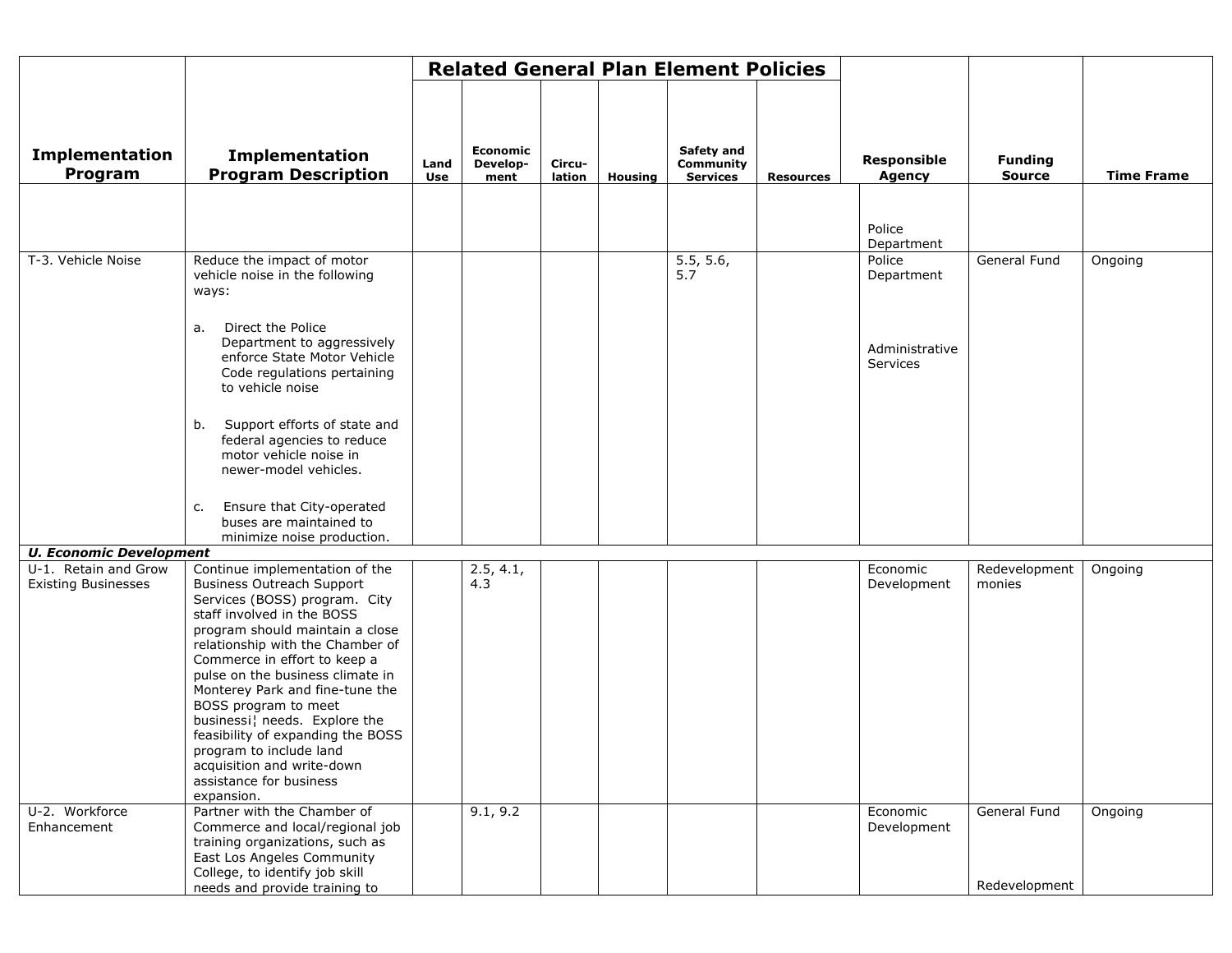|                                    |                                                                                                                                                                                                                                                                                                                       |             |                                     |                  |         | <b>Related General Plan Element Policies</b> |                  |                              |                                           |                   |
|------------------------------------|-----------------------------------------------------------------------------------------------------------------------------------------------------------------------------------------------------------------------------------------------------------------------------------------------------------------------|-------------|-------------------------------------|------------------|---------|----------------------------------------------|------------------|------------------------------|-------------------------------------------|-------------------|
| <b>Implementation</b><br>Program   | <b>Implementation</b><br><b>Program Description</b><br>meet those needs.                                                                                                                                                                                                                                              | Land<br>Use | <b>Economic</b><br>Develop-<br>ment | Circu-<br>lation | Housing | Safety and<br>Community<br><b>Services</b>   | <b>Resources</b> | <b>Responsible</b><br>Agency | <b>Funding</b><br><b>Source</b><br>monies | <b>Time Frame</b> |
| U-3. Attract New                   | Prepare a marketing plan for                                                                                                                                                                                                                                                                                          |             | 1.2, 2.2,                           |                  |         |                                              |                  | Economic                     | General Fund                              | By end of 2002    |
| Business and<br>Development        | Monterey Park which<br>accomplishes the following:<br>Generates international<br>a.                                                                                                                                                                                                                                   |             | 2.4, 3.1,<br>3.2                    |                  |         |                                              |                  | Development                  |                                           | and ongoing       |
|                                    | business contacts and<br>increases networking                                                                                                                                                                                                                                                                         |             |                                     |                  |         |                                              |                  |                              |                                           |                   |
|                                    | Attracts industries that<br>b.<br>generate local tax and<br>employment advantages                                                                                                                                                                                                                                     |             |                                     |                  |         |                                              |                  |                              |                                           |                   |
|                                    | Directs industry-specific<br>c.<br>businesses to the Focus<br>Areas utilizing the Broker<br><b>Exclusive for Securing</b><br>Tenants (BEST) Program in<br>addition to direct marketing                                                                                                                                |             |                                     |                  |         |                                              |                  |                              |                                           |                   |
|                                    | Focus efforts on retail and<br>d.<br>hospitality uses in the short-<br>term and light industrial in<br>the mid-term.                                                                                                                                                                                                  |             |                                     |                  |         |                                              |                  |                              |                                           |                   |
| U-4. Economic<br>Development Plans | Review and update economic<br>development plans after<br>conducting public forums with<br>political leaders, community<br>members, and business leaders.<br>All plans should encourage a<br>pattern of development that<br>balances revenue-generating<br>land uses in phase with other<br>uses that demand services. |             | 1.1, 10.2,<br>10.3                  |                  |         |                                              |                  | Economic<br>Development      | General Fund<br>Redevelopment<br>monies   | Ongoing           |
| <b>V. Utilities</b>                |                                                                                                                                                                                                                                                                                                                       |             |                                     |                  |         |                                              |                  |                              |                                           |                   |
| V-1. Storm Drain                   | Continue to survey and upgrade<br>the Cityi's storm drain system.                                                                                                                                                                                                                                                     |             | 2.1                                 |                  |         | 13.3                                         |                  | Public Works                 | General Fund<br>User fees                 | Ongoing           |
| V-2. Sewer System                  | Implement recommended sewer<br>system improvements in the<br>Sewer Master Plan, 1996.                                                                                                                                                                                                                                 |             | 2.1                                 |                  |         | 13.1                                         |                  | Public Works                 | General Fund                              | Ongoing           |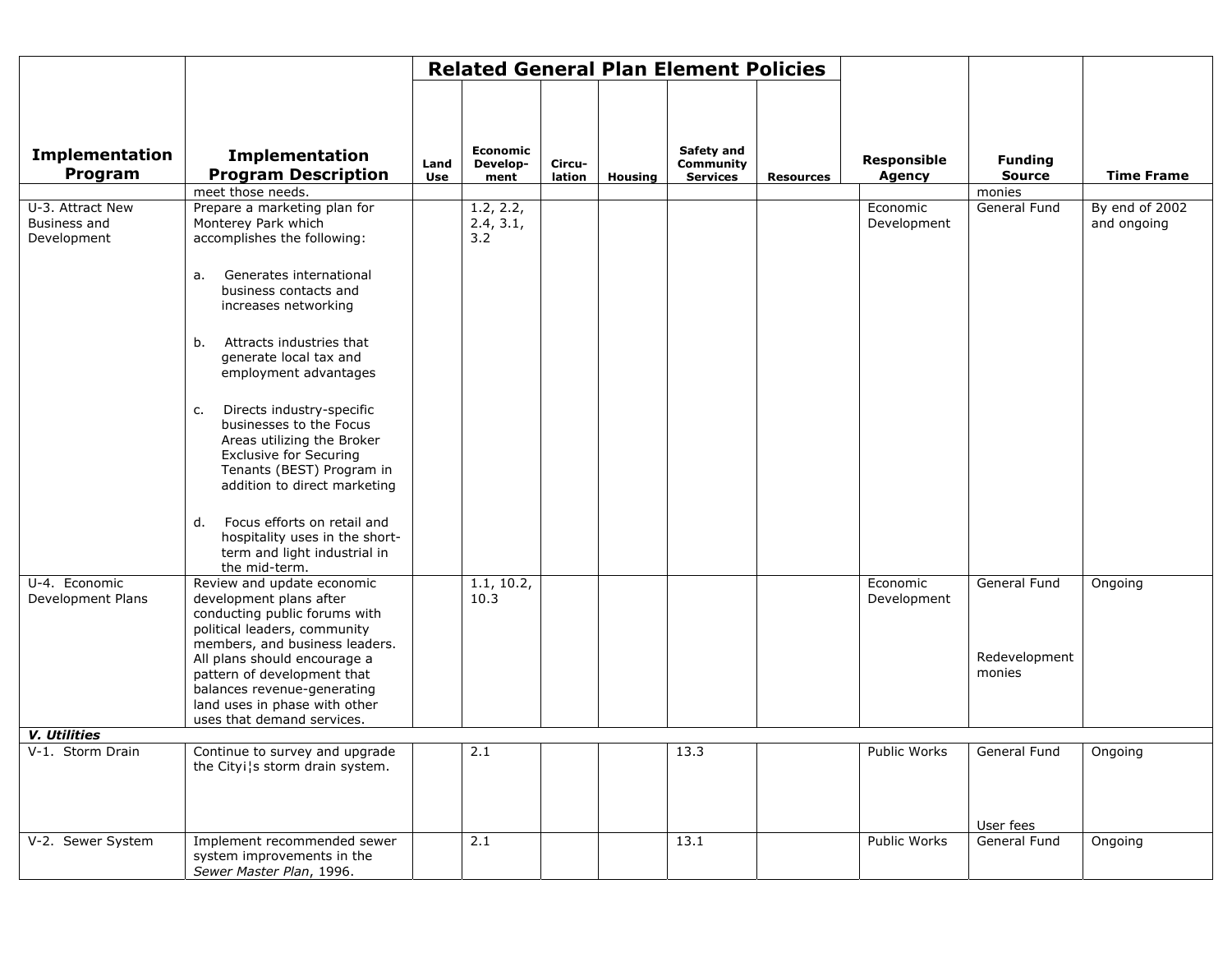|                                                             |                                                                                                                                                                                                    | <b>Related General Plan Element Policies</b> |                              |                  |                |                                            |                  |                              |                                 |                               |
|-------------------------------------------------------------|----------------------------------------------------------------------------------------------------------------------------------------------------------------------------------------------------|----------------------------------------------|------------------------------|------------------|----------------|--------------------------------------------|------------------|------------------------------|---------------------------------|-------------------------------|
| <b>Implementation</b><br>Program                            | <b>Implementation</b><br><b>Program Description</b>                                                                                                                                                | Land<br>Use                                  | Economic<br>Develop-<br>ment | Circu-<br>lation | <b>Housing</b> | Safety and<br>Community<br><b>Services</b> | <b>Resources</b> | <b>Responsible</b><br>Agency | <b>Funding</b><br><b>Source</b> | <b>Time Frame</b>             |
|                                                             |                                                                                                                                                                                                    |                                              |                              |                  |                |                                            |                  |                              | User fees                       |                               |
| V-3. Water System                                           | Implement recommended water<br>system improvements in the<br>Water Master Plan, 1996.                                                                                                              |                                              | 2.1                          |                  |                |                                            | 4.4              | Public Works                 | General Fund                    | Ongoing                       |
| V-4. Water<br><b>Conservation Education</b>                 | Create a brochure to be<br>distributed in water bills about<br>water conservation, use of<br>drought-tolerant landscapes, and<br>water-conserving technology.                                      |                                              |                              |                  |                |                                            | 4.1              | Public Works                 | User fees<br>User fees          | By end of 2001<br>and ongoing |
| $V-5. Water$<br>Conservation<br>Demonstration Project       | Create a demonstration project<br>illustrating the use of drought-<br>tolerant trees and native plant<br>material at a City-owned site.                                                            |                                              |                              |                  |                |                                            | 4.1, 4.2         | Public Works                 | User fees                       | By 2005                       |
| V-6. Water Conserving<br>Landscaping in New<br>Developments | Evaluate revising City<br>landscaping requirements to<br>include drought-tolerant trees<br>and native plant material.                                                                              |                                              |                              |                  |                |                                            |                  | Community<br>Development     | General Fund                    | In 2002                       |
| V-7. Reclaimed Water                                        | Provide incentives to industry to<br>use and produce reclaimed<br>water.                                                                                                                           |                                              |                              |                  |                |                                            | 4.3              | Public Works                 | User fees                       | By 2006                       |
| V-8. Groundwater<br>Cleanup                                 | Work with State and Federal<br>agencies to identify the source<br>and causes of contamination<br>plumes with the groundwater<br>basin, and to ensure clean up<br>consistent with state and federal |                                              |                              |                  |                |                                            | 4.5              | Public Works                 | General Fund<br>Federal grants  | Ongoing                       |
| V-9. Groundwater<br>Protection                              | laws.<br>Continue enforcement of<br>National Discharge Elimination<br>System (NPDES) Permit to<br>protect groundwater resources<br>from further contamination.                                     |                                              |                              |                  |                |                                            | 4.6              | Public Works                 | Development<br>fees             | Ongoing                       |
| <b>W. Services</b>                                          |                                                                                                                                                                                                    |                                              |                              |                  |                |                                            |                  |                              |                                 |                               |
| W-1. Fire Protection                                        | Maintain mutual aid agreements<br>with fire departments from<br>surrounding jurisdictions and<br>continue to fund maintenance<br>and staffing to ensure a five- to<br>six-minute response time.    |                                              |                              |                  | 3.5            |                                            | 11.1, 11.4       | City Council                 | General Fund                    | Ongoing                       |
| W-2. Fire Prevention                                        | Maintain the following fire                                                                                                                                                                        |                                              |                              |                  |                |                                            | 11.2, 11.3       | Fire<br>Department           | General Fund                    | Ongoing                       |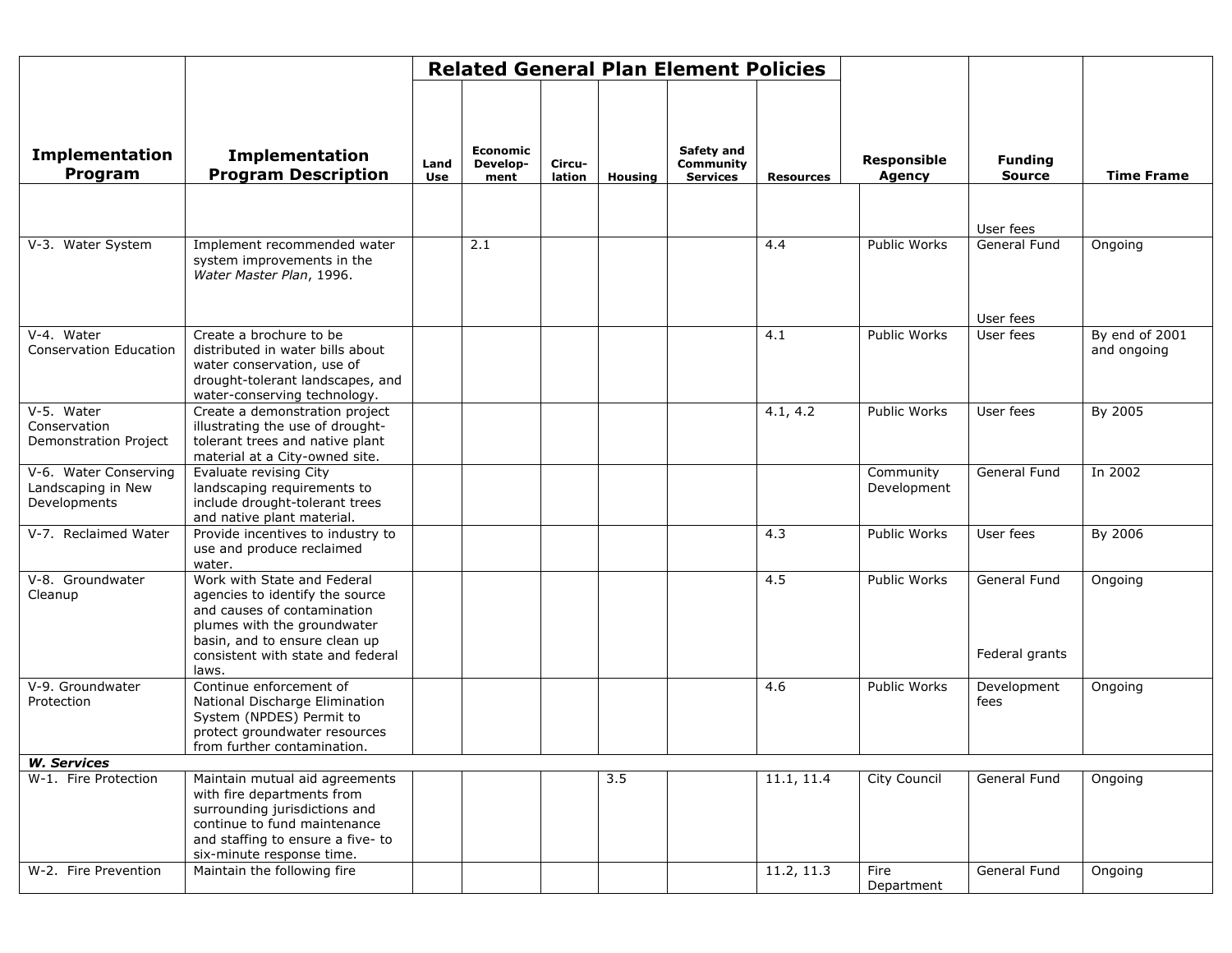|                                           |                                                                                                                                                                                                                                                                            | <b>Related General Plan Element Policies</b> |                              |                  |                  |                                            |                  |                                     |                                 |                   |
|-------------------------------------------|----------------------------------------------------------------------------------------------------------------------------------------------------------------------------------------------------------------------------------------------------------------------------|----------------------------------------------|------------------------------|------------------|------------------|--------------------------------------------|------------------|-------------------------------------|---------------------------------|-------------------|
| <b>Implementation</b><br>Program          | <b>Implementation</b><br><b>Program Description</b>                                                                                                                                                                                                                        | Land<br>Use                                  | Economic<br>Develop-<br>ment | Circu-<br>lation | <b>Housing</b>   | Safety and<br>Community<br><b>Services</b> | <b>Resources</b> | <b>Responsible</b><br><b>Agency</b> | <b>Funding</b><br><b>Source</b> | <b>Time Frame</b> |
|                                           | prevention programs:                                                                                                                                                                                                                                                       |                                              |                              |                  |                  |                                            |                  |                                     |                                 |                   |
|                                           | Brush clearance<br>a.                                                                                                                                                                                                                                                      |                                              |                              |                  |                  |                                            |                  |                                     |                                 |                   |
|                                           | Weed abatement<br>b.                                                                                                                                                                                                                                                       |                                              |                              |                  |                  |                                            |                  |                                     |                                 |                   |
|                                           | Inspection of businesses for<br>c.<br>compliance with fire safety<br>codes                                                                                                                                                                                                 |                                              |                              |                  |                  |                                            |                  |                                     |                                 |                   |
| W-3. Police Protection                    | Evaluate the number officers,<br>total population, and crime<br>statistics to ensure that<br>appropriate levels of police<br>protection are provided citywide.                                                                                                             |                                              |                              |                  | $\overline{3.5}$ |                                            | 12.1             | City Council                        | General Fund                    | Annually          |
| W-4. Library                              | Provide for the expansion of the<br>City Library as needed                                                                                                                                                                                                                 |                                              |                              |                  | 3.5              |                                            | 2.4              | Administrative<br>Services          | General Fund                    | By end of 2005    |
|                                           |                                                                                                                                                                                                                                                                            |                                              |                              |                  |                  |                                            |                  |                                     | Fund-raising<br>Donations       |                   |
| W-5. Solid Waste<br>Reduction             | Continue to implement waste<br>reduction programs identified in<br>the Source Reduction and<br>Recycling Element. Maintain the<br>City Recycling Task Force, and<br>implement the recommendations<br>of the Task Force as appropriate<br>to achieve waste reduction goals. |                                              |                              |                  |                  |                                            | 5.7, 9.1, 9.2    | Administrative<br>Services          | User fees                       | Ongoing           |
| X. Safety                                 |                                                                                                                                                                                                                                                                            |                                              |                              |                  |                  |                                            |                  |                                     |                                 |                   |
| X-1. Earthquake<br>Preparedness           | Create an earthquake<br>preparedness publication in the<br>many languages spoken in the<br>community. Distribute<br>publications at City-sponsored<br>events. Participate in local,<br>county, and State-sponsored<br>earthquake preparedness<br>programs.                 |                                              |                              |                  |                  | 1.3, 1.4,<br>2.1, 2.2                      |                  | Administrative<br>Services          | General Fund                    | Ongoing           |
| X-2. Slope<br>Stabilization               | Develop a comprehensive<br>approach to remediating<br>unstable hillsides in the vicinity<br>of Abajo Drive.                                                                                                                                                                |                                              |                              |                  |                  | 3.3                                        |                  | Engineering                         | General Fund                    | By 2003           |
| X-3. Garvey Reservoir<br>and Laguna Basin | Work with the Metropolitan<br>Water District to ensure the City                                                                                                                                                                                                            |                                              |                              |                  |                  | 4.1, 4.2,<br>4.3                           |                  | City Council                        | General Fund                    | Ongoing           |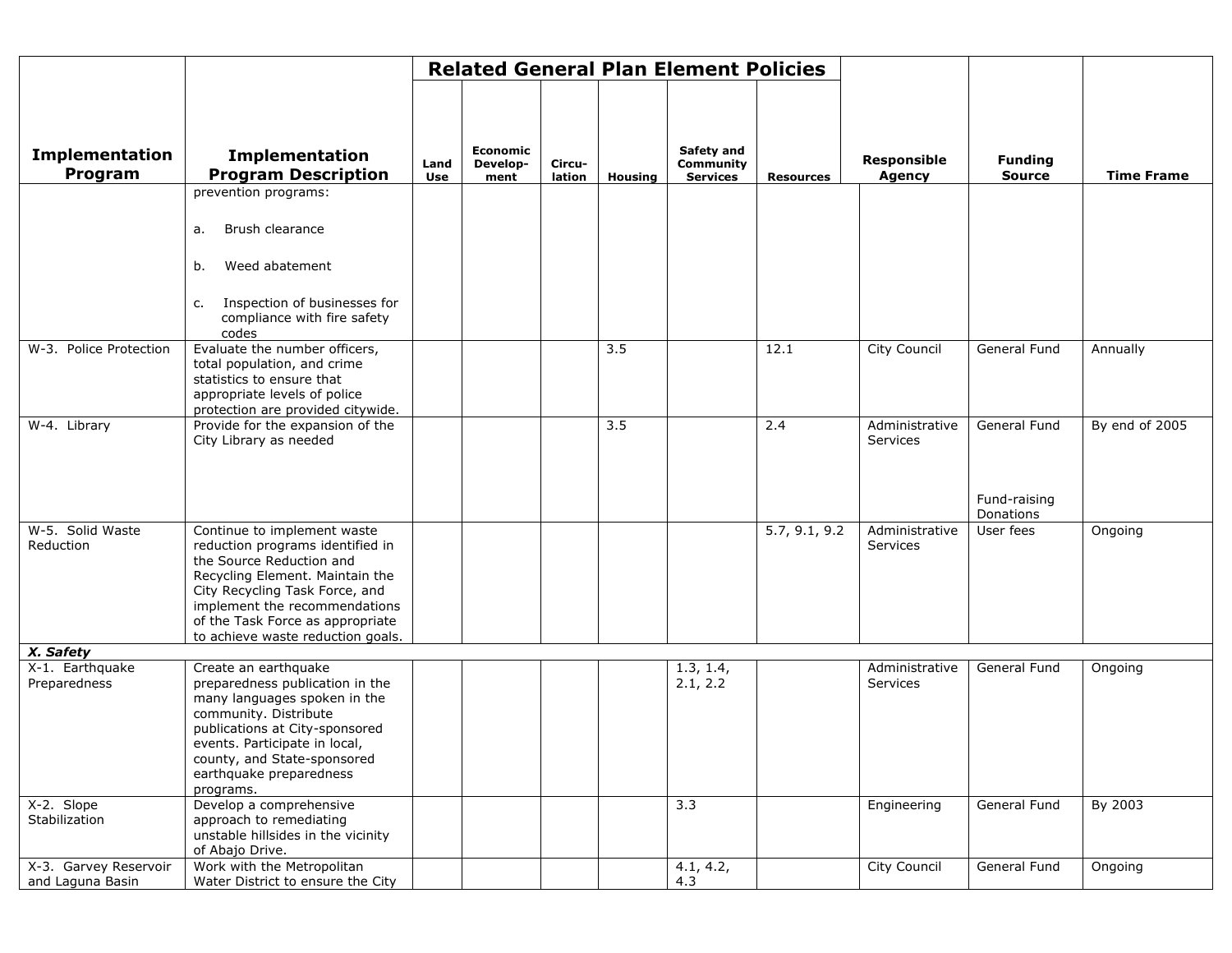|                                                                     |                                                                                                                                                                                                                                                                                                                                                                                                                                                                           |             |                              |                  |                | <b>Related General Plan Element Policies</b> |                  |                                         |                                                                |                   |
|---------------------------------------------------------------------|---------------------------------------------------------------------------------------------------------------------------------------------------------------------------------------------------------------------------------------------------------------------------------------------------------------------------------------------------------------------------------------------------------------------------------------------------------------------------|-------------|------------------------------|------------------|----------------|----------------------------------------------|------------------|-----------------------------------------|----------------------------------------------------------------|-------------------|
| <b>Implementation</b><br>Program                                    | <b>Implementation</b><br><b>Program Description</b>                                                                                                                                                                                                                                                                                                                                                                                                                       | Land<br>Use | Economic<br>Develop-<br>ment | Circu-<br>lation | <b>Housing</b> | Safety and<br>Community<br><b>Services</b>   | <b>Resources</b> | <b>Responsible</b><br>Agency            | <b>Funding</b><br><b>Source</b>                                | <b>Time Frame</b> |
|                                                                     | is provided with current<br>information regarding reservoir<br>and dam safety, and that MWD<br>fully complies with the<br>settlement agreement reached<br>with regard to Garvey Reservoir.<br>Support efforts of the State<br>Department of Conservation,<br>Division of Dam Safety to<br>conduct periodic inspections of<br>Garvey Reservoir and Laguna<br>Basin. Ensure that City<br>emergency response plans<br>include contingencies for<br>catastrophic dam failure. |             |                              |                  |                |                                              |                  |                                         |                                                                |                   |
| X-4. Commercial<br>Hazardous Waste                                  | Monitor dry cleaners, film<br>processors, auto service<br>establishments, and other<br>businesses generating hazardous<br>waste materials to ensure<br>compliance with approved<br>disposal procedures                                                                                                                                                                                                                                                                    |             |                              |                  |                | 4.7                                          |                  | Fire<br>Department                      | General Fund                                                   | Ongoing           |
| X-5. Household<br>Hazardous Waste                                   | Create a brochure about the<br>proper storage, handling, use,<br>and disposal of hazardous waste<br>and distribute at City-sponsored<br>events. Partner with Los Angeles<br>County to sponsor a household<br>hazardous clean-up day in<br>Monterey Park.                                                                                                                                                                                                                  |             |                              |                  |                | 8.2, 8.3                                     |                  | Fire<br>Department                      | General Fund<br>Federal, State,<br>and County<br>agency monies | Ongoing           |
| X-6. OII Hazardous<br><b>Waste Site</b>                             | Cooperate with the EPA in effort<br>to remedy contamination at the<br>south parcel and continue<br>implementation of clean-up<br>practices.                                                                                                                                                                                                                                                                                                                               |             |                              |                  |                | 10.1                                         |                  | City Council<br>Economic<br>Development | General Fund                                                   | Ongoing           |
| X-7. Standardized<br>Emergency<br>Management System                 | Continue participation in the<br>Standardized Emergency<br>Management System                                                                                                                                                                                                                                                                                                                                                                                              |             |                              |                  |                | 8.1                                          |                  | City Council                            | General Fund                                                   | Ongoing           |
| Y. Ordinance Review and Revision                                    |                                                                                                                                                                                                                                                                                                                                                                                                                                                                           |             |                              |                  |                |                                              |                  |                                         |                                                                |                   |
| Y-1. Property<br>Maintenance, Urgency,<br>and Grading<br>Ordinances | Evaluate the effectiveness of the<br>Property Maintenance, Urgency,<br>and Granding Ordinances in<br>preventing mud and debris flows.                                                                                                                                                                                                                                                                                                                                     |             |                              |                  |                | 3.1                                          |                  | Community<br>Development                | General Fund                                                   | Ongoing           |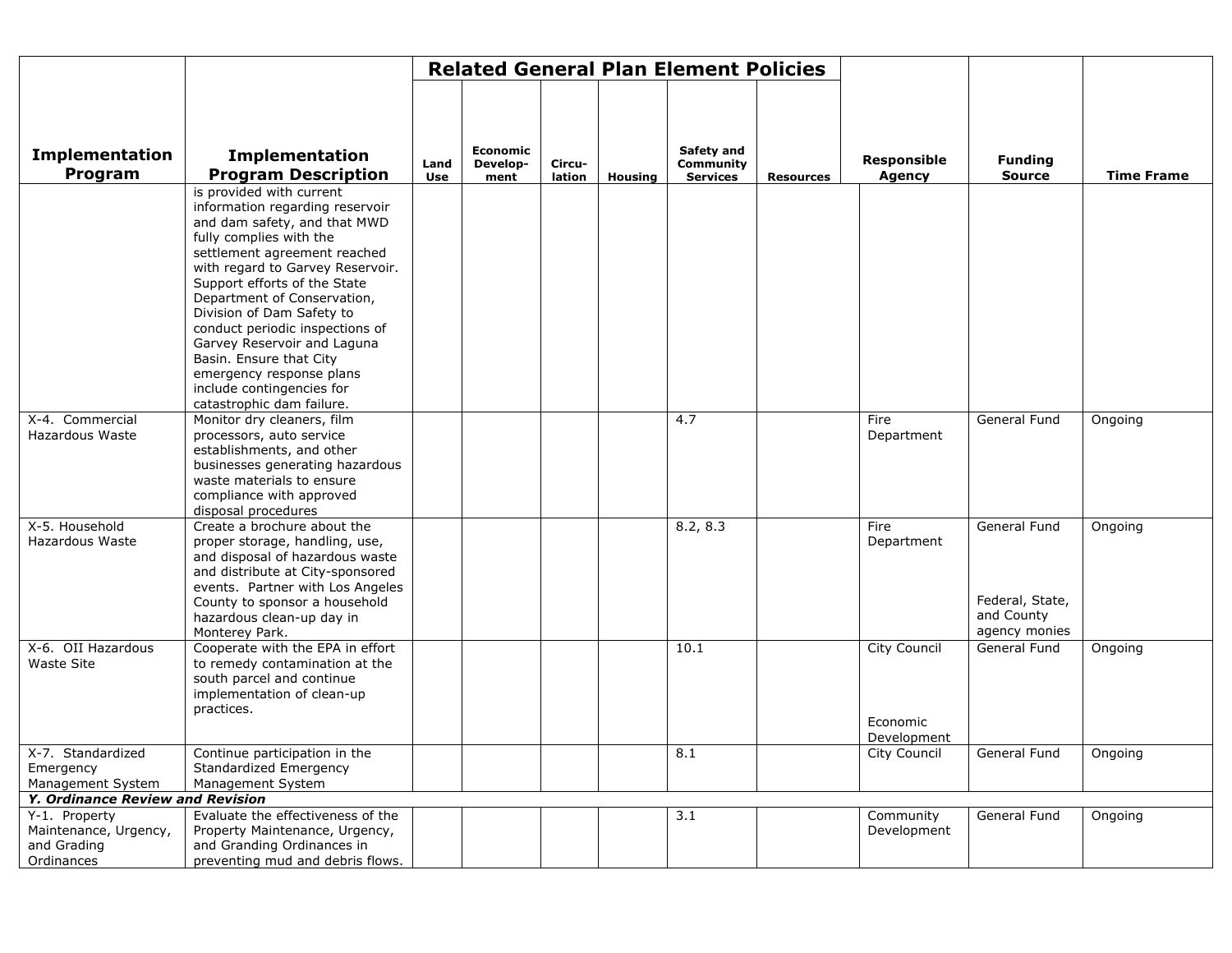|                                             |                                                                                                                                                                                                                           |                    |                              |                  |                | <b>Related General Plan Element Policies</b> |                  |                                                       |                                 |                   |
|---------------------------------------------|---------------------------------------------------------------------------------------------------------------------------------------------------------------------------------------------------------------------------|--------------------|------------------------------|------------------|----------------|----------------------------------------------|------------------|-------------------------------------------------------|---------------------------------|-------------------|
| <b>Implementation</b><br>Program            | Implementation<br><b>Program Description</b>                                                                                                                                                                              | Land<br><b>Use</b> | Economic<br>Develop-<br>ment | Circu-<br>lation | <b>Housing</b> | Safety and<br>Community<br><b>Services</b>   | <b>Resources</b> | Responsible<br>Agency                                 | <b>Funding</b><br><b>Source</b> | <b>Time Frame</b> |
|                                             |                                                                                                                                                                                                                           |                    |                              |                  |                |                                              |                  | Engineering                                           |                                 |                   |
| Y-2. Uniform Building<br>Code               | Continue to implement UBC<br>seismic safety standards for<br>construction of new buildings,<br>and update the Cityi's codes as<br>needed in response to new<br>information and standards<br>developed at the State level. |                    |                              |                  |                | 1.1                                          |                  | Community<br>Development<br>iV Building<br>and Safety | General Fund                    | Ongoing           |
| Y-3. Construction-<br>related Ordinances    | Enforce and revise as necessary<br>City ordinances regulating hours<br>for construction activity.                                                                                                                         |                    |                              |                  |                | 5.4                                          |                  | Community<br>Development                              | General Fund                    | By end of 2002    |
| Y-4. Parking Facilities<br><b>Standards</b> | Adopt design standards and/or<br>an ordinance that sets forth<br>definitive standards for the<br>design and construction of<br>parking facilities.                                                                        |                    |                              | 6.1              |                |                                              |                  | Community<br>Development                              | General Fund                    | By end of 2003    |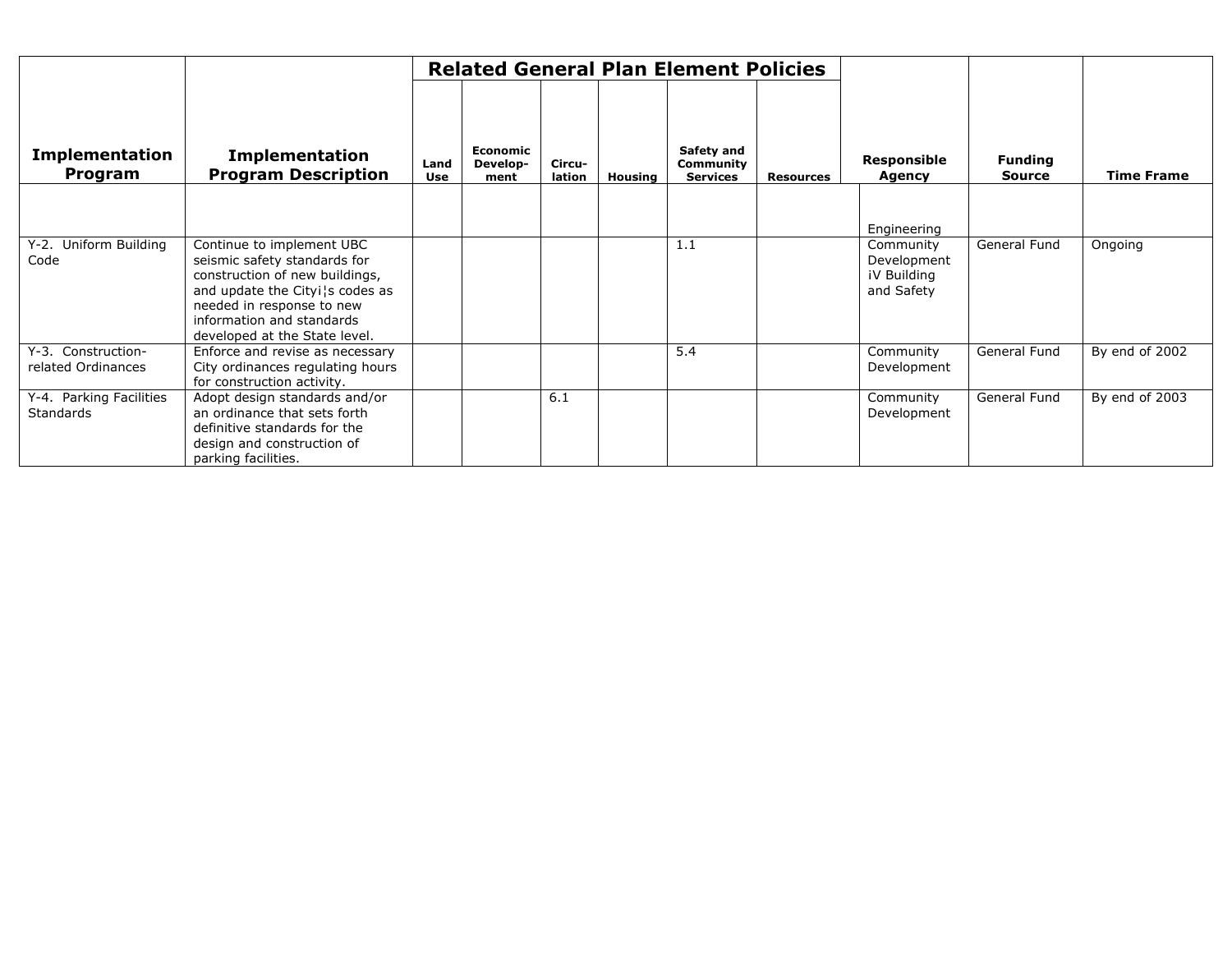|                                                  |                                                                                                                                                                                                                                                                                                                                                                                                                                                                                                                                                                                                                                                                                                                             |             |                                     |                  |                | <b>Related General Plan Element Policies</b> |                  |                                     |                                 |                                                        |
|--------------------------------------------------|-----------------------------------------------------------------------------------------------------------------------------------------------------------------------------------------------------------------------------------------------------------------------------------------------------------------------------------------------------------------------------------------------------------------------------------------------------------------------------------------------------------------------------------------------------------------------------------------------------------------------------------------------------------------------------------------------------------------------------|-------------|-------------------------------------|------------------|----------------|----------------------------------------------|------------------|-------------------------------------|---------------------------------|--------------------------------------------------------|
| <b>Implementation</b><br>Program                 | <b>Implementation</b><br><b>Program Description</b>                                                                                                                                                                                                                                                                                                                                                                                                                                                                                                                                                                                                                                                                         | Land<br>Use | <b>Economic</b><br>Develop-<br>ment | Circu-<br>lation | <b>Housing</b> | Safety and<br>Community<br><b>Services</b>   | <b>Resources</b> | <b>Responsible</b><br><b>Agency</b> | <b>Funding</b><br><b>Source</b> | <b>Time Frame</b>                                      |
| Y-5. Zoning Ordinance<br><b>Z. Design Review</b> | In addition to those changes<br>previously enumerated, revise<br>the Zoning Ordinance with<br>regard to the following issues:<br>Restrict the establishment<br>a.<br>of helipads to those areas of<br>the City where overflights of<br>residential neighborhoods<br>can be avoided, except<br>where such operations are<br>needed to support critical<br>medical and emergency<br>response facilities.<br>Review regulation to<br>b.<br>determine whether revisions<br>are necessary to<br>accommodate and<br>encourage the use of<br>alternative-fuel vehicles (i.e.<br>electric cars)<br>Establish incentives to<br>c.<br>encourage construction of<br>new housing in areas<br>designated Mixed Use I and<br>Mixed Use II | 12.1        |                                     |                  |                | 7.2                                          | 5.2              | Community<br>Development            | General Fund                    | By end of 2003                                         |
| Z-1. Non-Residential<br>Design Review            | Continue to apply design<br>guidelines for new construction<br>and redevelopment within the<br>Cityi¦s commercial areas. Revise<br>the non-residential design review<br>standards in the following ways:<br>Require new development<br>a.<br>projects to accommodate<br>transit at appropriate<br>locations throughout the City                                                                                                                                                                                                                                                                                                                                                                                             | 14.2        |                                     | 4.6              |                |                                              |                  | Community<br>Development            | General Fund                    | With<br>comprehensive<br>Zoning Ordinance<br>amendment |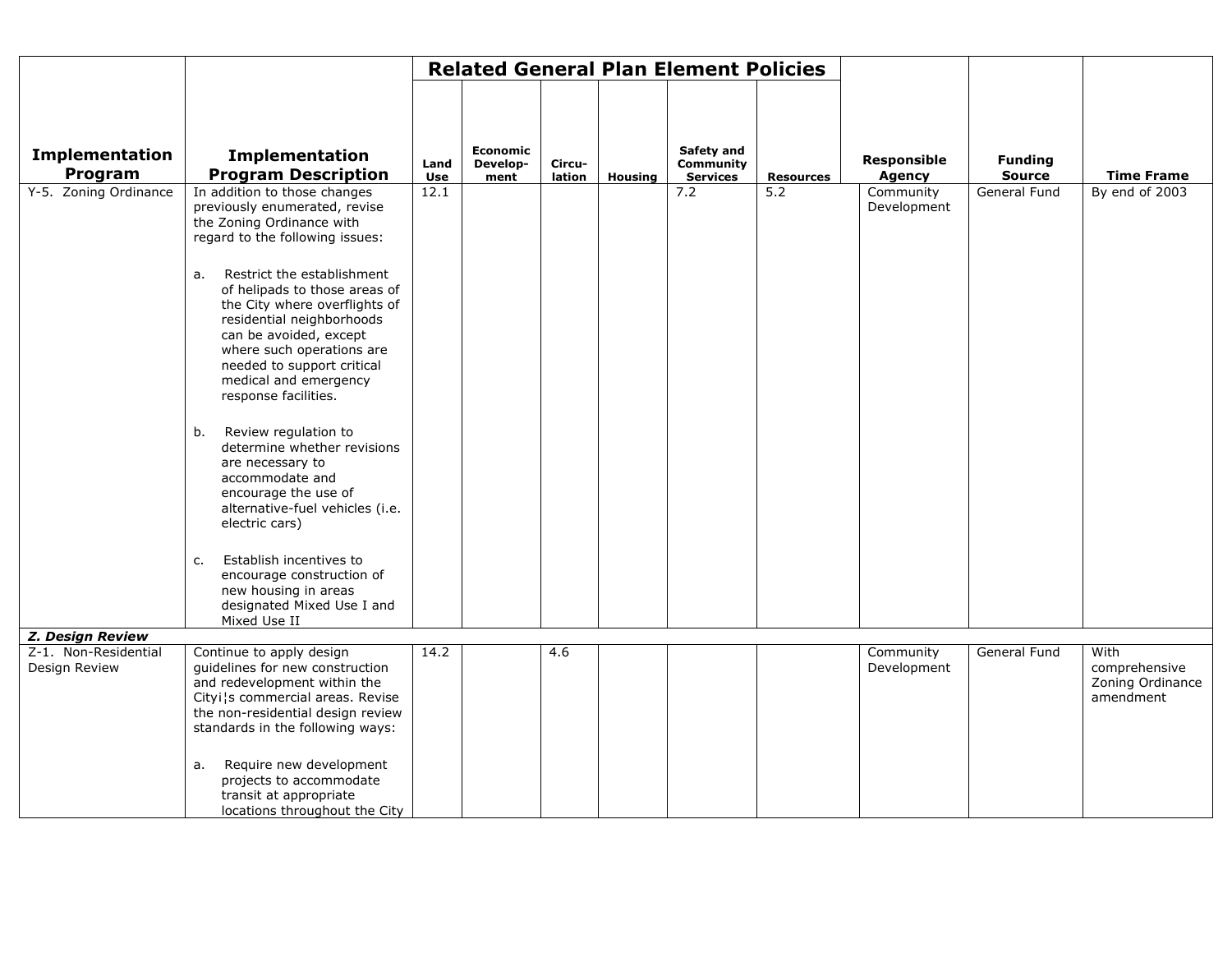|                                  |                                                                                                                                                                                                                                              |             |                                     |                  |                | <b>Related General Plan Element Policies</b> |                  |                                                       |                                     |                                                        |
|----------------------------------|----------------------------------------------------------------------------------------------------------------------------------------------------------------------------------------------------------------------------------------------|-------------|-------------------------------------|------------------|----------------|----------------------------------------------|------------------|-------------------------------------------------------|-------------------------------------|--------------------------------------------------------|
| <b>Implementation</b><br>Program | <b>Implementation</b><br><b>Program Description</b>                                                                                                                                                                                          | Land<br>Use | <b>Economic</b><br>Develop-<br>ment | Circu-<br>lation | <b>Housing</b> | Safety and<br>Community<br><b>Services</b>   | <b>Resources</b> | <b>Responsible</b><br><b>Agency</b>                   | <b>Funding</b><br><b>Source</b>     | <b>Time Frame</b>                                      |
|                                  | b. When modifications to<br>existing older buildings are<br>proposed, determine whether<br>an engineering evaluation is<br>required to identify seismic<br>retrofit needs. Require<br>corrections be made to<br>buildings deemed unsafe.     |             |                                     |                  |                | 1.2                                          |                  | Community<br>Development                              | Development<br>fees                 | Ongoing                                                |
|                                  | c. Establish site design criteria<br>for the Mixed Use I and Mixed<br>Use II categories/zone<br>districts that provide for<br>compatibility between<br>commercial and residential<br>uses.                                                   | 12.2        |                                     |                  |                |                                              |                  | Community<br>Development                              | General Fund                        | By end of 2003                                         |
|                                  | d. Require that bike racks and<br>adequate pedestrian facilities<br>be incorporated into new<br>commercial development<br>projects.                                                                                                          |             |                                     | 5.2              |                |                                              |                  | Community<br>Development                              | General Fund                        | With<br>comprehensive<br>Zoning Ordinance<br>amendment |
|                                  | e. Require that hillside<br>developments incorporate<br>measures that mitigate slope<br>failure potential and provide<br>for long-term slope<br>maintenance.                                                                                 |             |                                     |                  |                | $\overline{3.2}$                             |                  | Engineering                                           | <b>Building permit</b><br>fees      | Ongoing                                                |
|                                  | f. Require that mixed-use<br>structures be designed to<br>prevent transfer of noise and<br>vibration from the commercial<br>to the residential use.                                                                                          |             |                                     |                  |                | 6.1                                          |                  | Community<br>Development<br>iV Building<br>and Safety | <b>Building permit</b><br>fees      | Ongoing                                                |
|                                  | g. Incorporate a means for<br>ascertaining the materials and<br>production methods used by a<br>business and the potential<br>risks posed to adjacent and<br>nearby residential<br>neighborhoods, schools, and<br>other sensitive land uses. |             |                                     |                  |                |                                              |                  | Community<br>Development<br>Fire<br>Department        | General Fund<br>Application<br>fees | By end of 2001<br>and ongoing                          |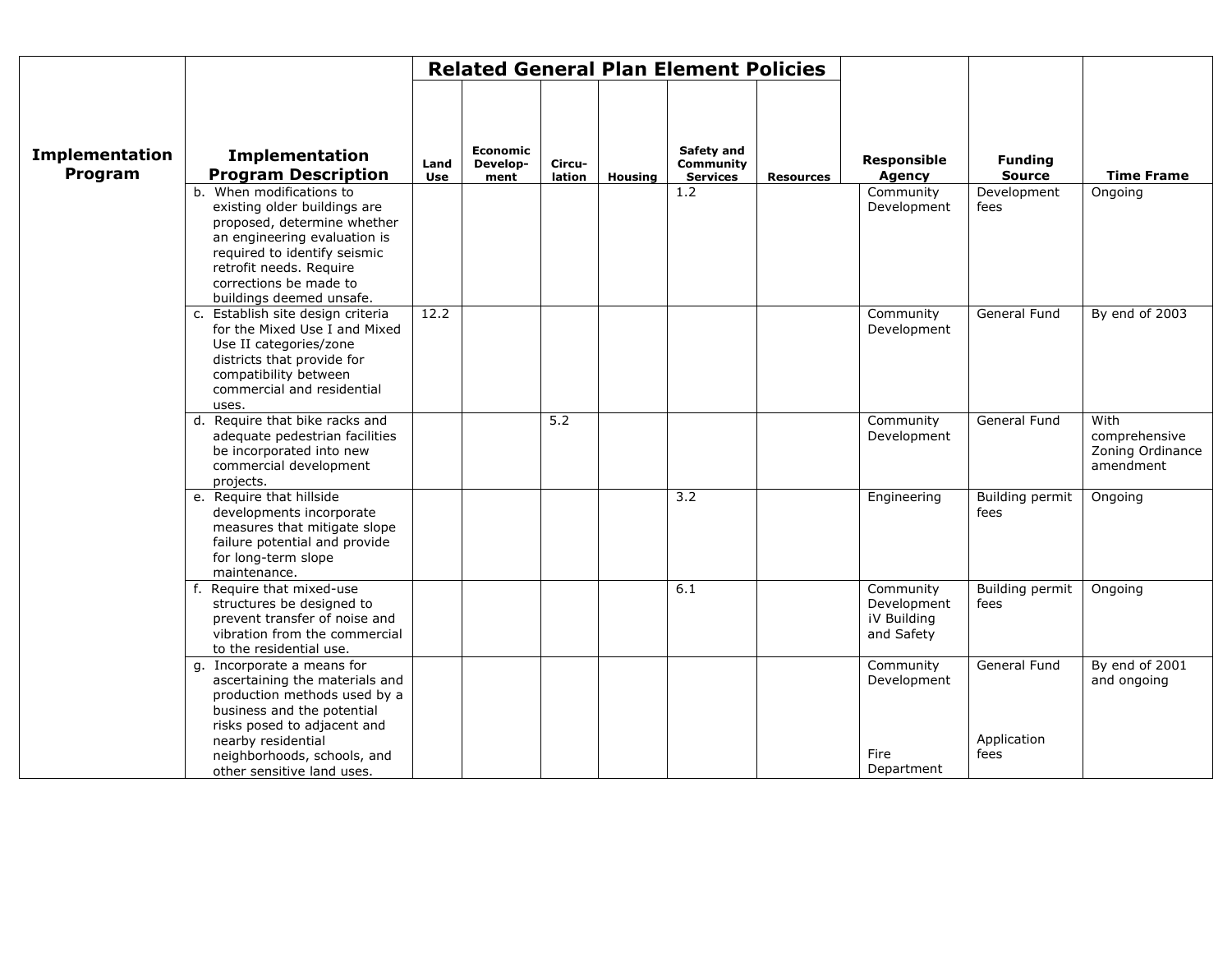|                                   |                                                                                                                                                                                                                                              |            |                             |        |                | <b>Related General Plan Element Policies</b> |                  |                                                       |                                     |                                             |
|-----------------------------------|----------------------------------------------------------------------------------------------------------------------------------------------------------------------------------------------------------------------------------------------|------------|-----------------------------|--------|----------------|----------------------------------------------|------------------|-------------------------------------------------------|-------------------------------------|---------------------------------------------|
| Implementation                    | <b>Implementation</b>                                                                                                                                                                                                                        | Land       | <b>Economic</b><br>Develop- | Circu- |                | Safety and<br>Community                      |                  | <b>Responsible</b>                                    | <b>Funding</b>                      |                                             |
| Program                           | <b>Program Description</b>                                                                                                                                                                                                                   | <b>Use</b> | ment                        | lation | <b>Housing</b> | <b>Services</b>                              | <b>Resources</b> | <b>Agency</b>                                         | <b>Source</b>                       | <b>Time Frame</b>                           |
|                                   | h. Require developers to<br>incorporate defensible space<br>planning principles into new<br>projects.                                                                                                                                        |            |                             |        |                | 12.2                                         |                  | Community<br>Development<br>Police<br>Department      | General Fund<br>Application<br>fees | Ongoing                                     |
|                                   | i. Require full roadway<br>dedication and improvements<br>(or in-lieu fees) at the time of<br>development plan approval.                                                                                                                     |            |                             | 2.3    |                |                                              |                  | Community<br>Development                              | Development<br>fees                 | Ongoing                                     |
|                                   |                                                                                                                                                                                                                                              |            |                             |        |                |                                              |                  | Public Works                                          |                                     |                                             |
|                                   | Encourage commercial<br>development to incorporate<br>public squares, plazas, or<br>similar spaces.                                                                                                                                          |            |                             |        |                |                                              | 2.1              | Community<br>Development                              | Development<br>fees                 | Ongoing                                     |
|                                   | k. Incorporate noise impact<br>considerations, particularly<br>the relationship of parking<br>and ingress/egress, loading,<br>and refuse collection areas to<br>surrounding residential and<br>other noise-sensitive uses.                   |            |                             |        |                | 5.2                                          |                  | Community<br>Development<br>iV Building<br>and Safety | <b>Building permit</b><br>fees      | Ongoing                                     |
|                                   | I. Support the use of cost-saving<br>and energy-conserving<br>construction techniques.                                                                                                                                                       |            |                             |        | 3.3            |                                              |                  | Community<br>Development<br>Parks and                 | Development<br>fees                 | Establish fees by<br>end of 2003<br>Ongoing |
|                                   |                                                                                                                                                                                                                                              |            |                             |        |                |                                              |                  | Recreation                                            |                                     | collection                                  |
| Z-2. Residential<br>Design Review | Revise the residential design<br>review standards in the following<br>ways:<br>a. Incorporate a means for new<br>development to contribute to<br>existing recreational facilities<br>and/or to address<br>maintenance and staffing<br>needs. |            |                             |        |                |                                              | 2.3              |                                                       |                                     |                                             |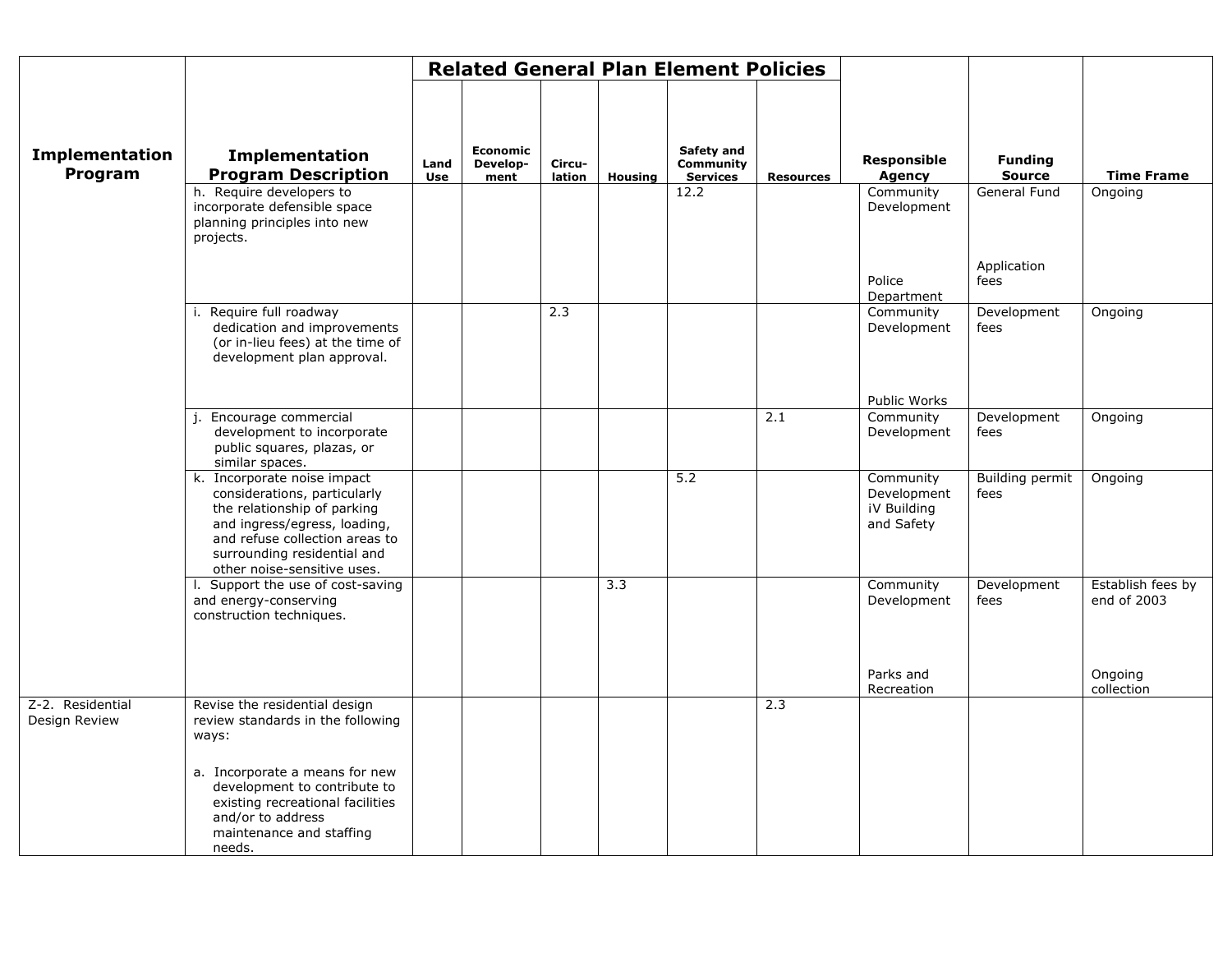|                                  |                                                                                                                                                                        |             |                                     |                  |                | <b>Related General Plan Element Policies</b> |                  |                                                       |                                            |                   |
|----------------------------------|------------------------------------------------------------------------------------------------------------------------------------------------------------------------|-------------|-------------------------------------|------------------|----------------|----------------------------------------------|------------------|-------------------------------------------------------|--------------------------------------------|-------------------|
| <b>Implementation</b><br>Program | <b>Implementation</b><br><b>Program Description</b>                                                                                                                    | Land<br>Use | <b>Economic</b><br>Develop-<br>ment | Circu-<br>lation | <b>Housing</b> | Safety and<br>Community<br><b>Services</b>   | <b>Resources</b> | <b>Responsible</b><br>Agency                          | <b>Funding</b><br><b>Source</b>            | <b>Time Frame</b> |
|                                  | b. Incorporate defensible space<br>planning principles.                                                                                                                |             |                                     |                  |                | 12.2                                         |                  | Community<br>Development                              | General Fund                               | Ongoing           |
|                                  |                                                                                                                                                                        |             |                                     |                  |                |                                              |                  | Police<br>Department                                  |                                            |                   |
|                                  | c. Support the use of cost-saving<br>and energy-conserving<br>construction techniques.                                                                                 |             |                                     |                  | 3.3            |                                              |                  | Community<br>Development<br>iV Building<br>and Safety | Building permit<br>fees                    | Ongoing           |
|                                  | d. Require design features that<br>minimize the intrusion of<br>ambient noise into private<br>and common outdoor spaces.                                               |             |                                     |                  |                | 5.3                                          |                  | Community<br>Development                              | Application<br>fees                        | Ongoing           |
|                                  | e. Require that hillside<br>developments incorporate<br>measures that mitigate slope<br>failure potential and provide<br>for long-term slope<br>maintenance.           |             |                                     |                  |                | $\overline{3.2}$                             |                  | Engineering                                           | Application<br>fees                        | Ongoing           |
|                                  | f. Require full roadway<br>dedication and improvements<br>(or in-lieu fees) at the time of<br>development plan approval.                                               |             |                                     | 2.3              |                |                                              |                  | Community<br>Development<br>Public Works              | Development<br>fees                        | Ongoing           |
|                                  | g. Require that windows and<br>balconies of residential units<br>in mixed-use projects be<br>located away from the<br>primary street and other<br>major noise sources. |             |                                     |                  |                | 6.2                                          |                  | Community<br>Development                              | Application and<br>building permit<br>fees | Ongoing           |
|                                  | h. Ensure compatibility between<br>established residential<br>dwellings and new residential<br>developments within the<br>same neighborhood.                           | 10.1        |                                     |                  |                |                                              |                  | Community<br>Development                              | Application and<br>building permit<br>fees | Ongoing           |